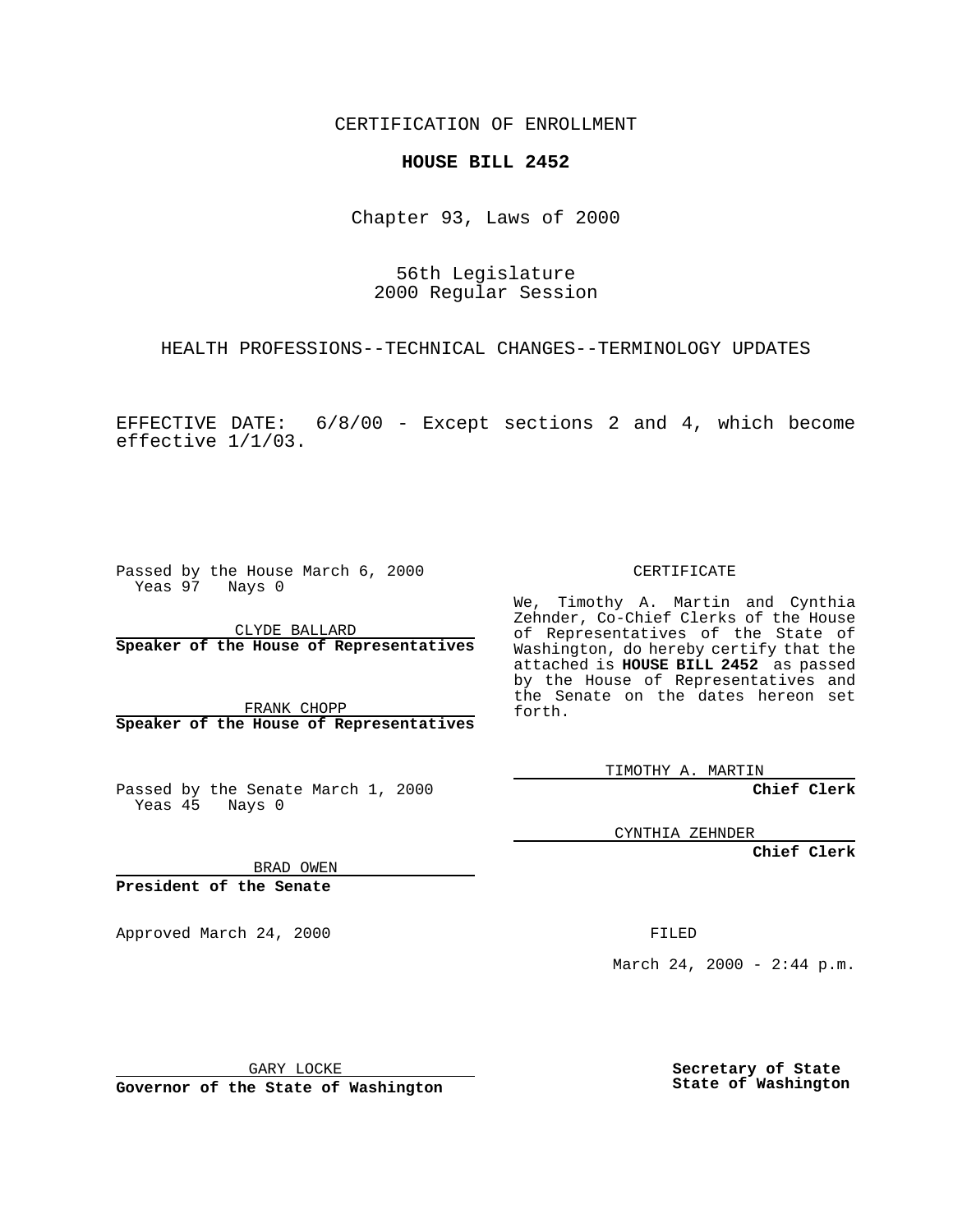## **HOUSE BILL 2452** \_\_\_\_\_\_\_\_\_\_\_\_\_\_\_\_\_\_\_\_\_\_\_\_\_\_\_\_\_\_\_\_\_\_\_\_\_\_\_\_\_\_\_\_\_\_\_

\_\_\_\_\_\_\_\_\_\_\_\_\_\_\_\_\_\_\_\_\_\_\_\_\_\_\_\_\_\_\_\_\_\_\_\_\_\_\_\_\_\_\_\_\_\_\_

Passed Legislature - 2000 Regular Session

AS AMENDED BY THE SENATE

**State of Washington 56th Legislature 2000 Regular Session**

**By** Representatives Cody, Parlette, Edwards and Hurst; by request of Department of Health

Read first time 01/13/2000. Referred to Committee on Health Care.

 AN ACT Relating to making technical changes, wording updates, and other corrections to department of health statutes covering health professions and facilities; amending RCW 18.35.240, 18.35.240, 18.35.250, 18.35.250, 18.48.020, 18.52.030, 18.83.135, 18.92.013, 18.92.015, 18.92.030, 18.92.060, 18.92.125, 18.92.140, 18.92.145, 18.120.020, 18.73.030, 18.73.101, 18.73.130, 18.73.140, 70.168.020, 71.12.455, 71.12.460, 71.12.470, 71.12.480, 71.12.510, 71.12.520, 18.46.005, 18.46.010, 18.46.020, 18.46.040, 18.46.060, 18.46.070, 18.46.080, 18.46.090, 18.46.110, 18.46.120, 18.46.130, 18.46.140, 18.57A.070, 18.84.020, and 18.89.140; reenacting and amending RCW 71.12.500; adding a new section to chapter 71.12 RCW; repealing RCW 18.48.040, 18.83.910, and 18.83.911; providing an effective date; and providing an expiration date.

14 BE IT ENACTED BY THE LEGISLATURE OF THE STATE OF WASHINGTON:

15 **Sec. 1.** RCW 18.35.240 and 1996 c 200 s 30 are each amended to read 16 as follows:

17 (1) Every ((establishment)) individual engaged in the fitting and 18 dispensing of hearing instruments shall ((file with the department)) be 19 covered by a surety bond (( $\frac{1}{1}$  the sum)) of ten thousand dollars(( $\frac{1}{1}$ )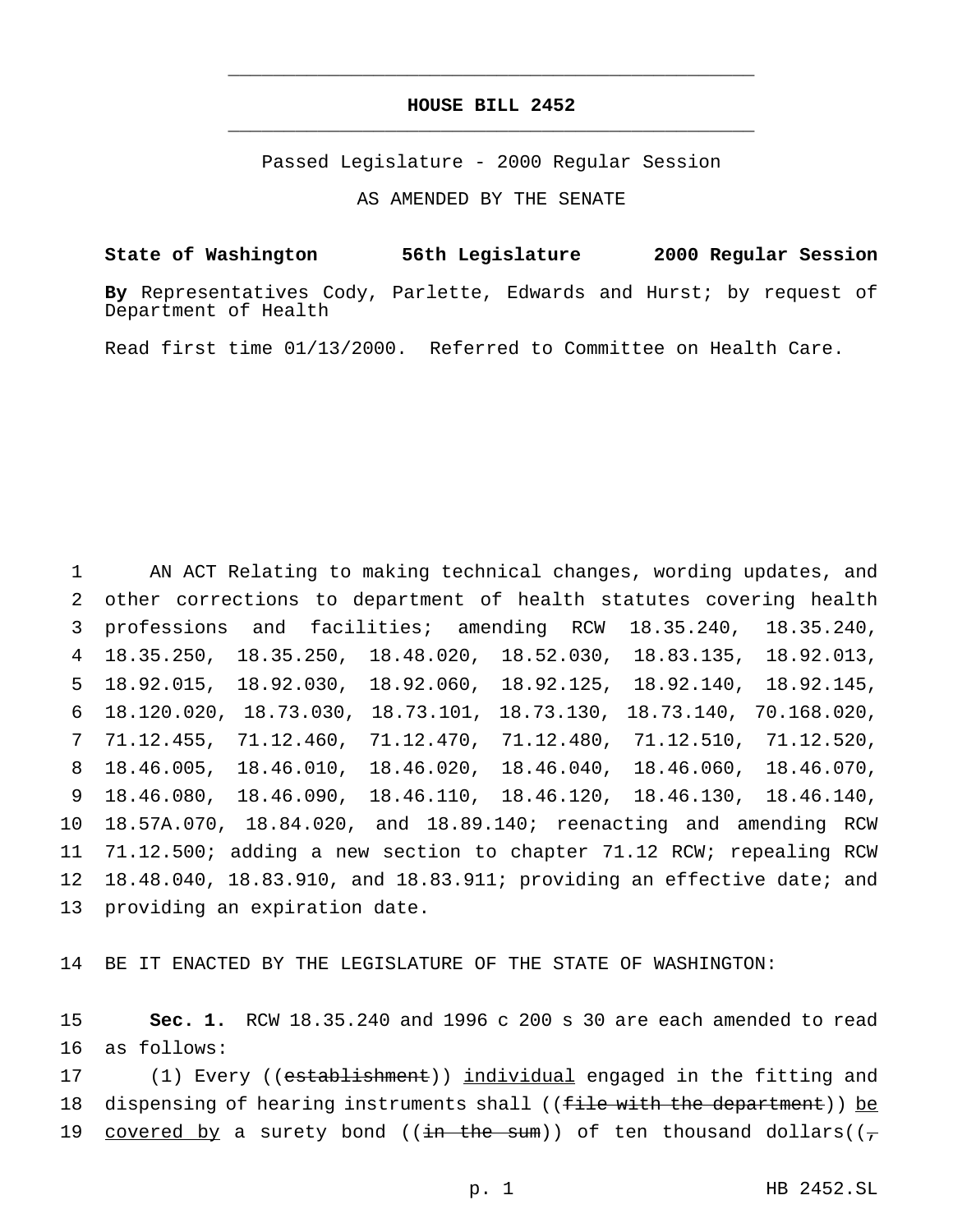1 running to the state of Washington)) or more, for the benefit of any person injured or damaged as a result of any violation by the ((establishment's)) licensee, certificate or permit holder, or their employees or agents of any of the provisions of this chapter or rules adopted by the secretary.

6 (2) In lieu of the surety bond required by this section, the 7 ((establishment may file with the department a cash)) licensee or 8 certificate or permit holder may deposit cash or other negotiable 9 security ((acceptable to the department)) in a banking institution as 10 defined in chapter 30.04 RCW or a credit union as defined in chapter 11 31.12 RCW. All obligations and remedies relating to surety bonds shall 12 apply to deposits and security filed in lieu of surety bonds.

13 (3) If a cash deposit or other negotiable security is filed, ((the 14 department shall deposit the funds. The cash or other negotiable 15 security deposited with the department shall be returned to the 16 depositor)) the licensee or certificate or permit holder shall maintain 17 such cash or other negotiable security for one year after ((the 18 establishment has discontinued)) discontinuing the fitting and 19 dispensing of hearing instruments ((if no legal action has been 20 instituted against the establishment, its agents or employees, or the 21 cash deposit or other security. The establishment owners shall notify 22 the department if the establishment is sold, changes names, or has 23 discontinued the fitting and dispensing of hearing instruments in order 24 that the cash deposit or other security may be released at the end of 25 one year from that date.

26 (4) A surety may file with the department notice of withdrawal of 27 the bond of the establishment. Upon filing a new bond, or upon the 28 expiration of sixty days after the filing of notice of withdrawal by 29 the surety, the liability of the former surety for all future acts of 30 the establishment terminates.

 (5) Upon the filing with the department notice by a surety of withdrawal of the surety on the bond of an establishment or upon the 33 cancellation by the department of the bond of a surety under this section, the department shall immediately give notice to the establishment by certified or registered mail with return receipt requested addressed to the establishment's last place of business as 37 filed with the department.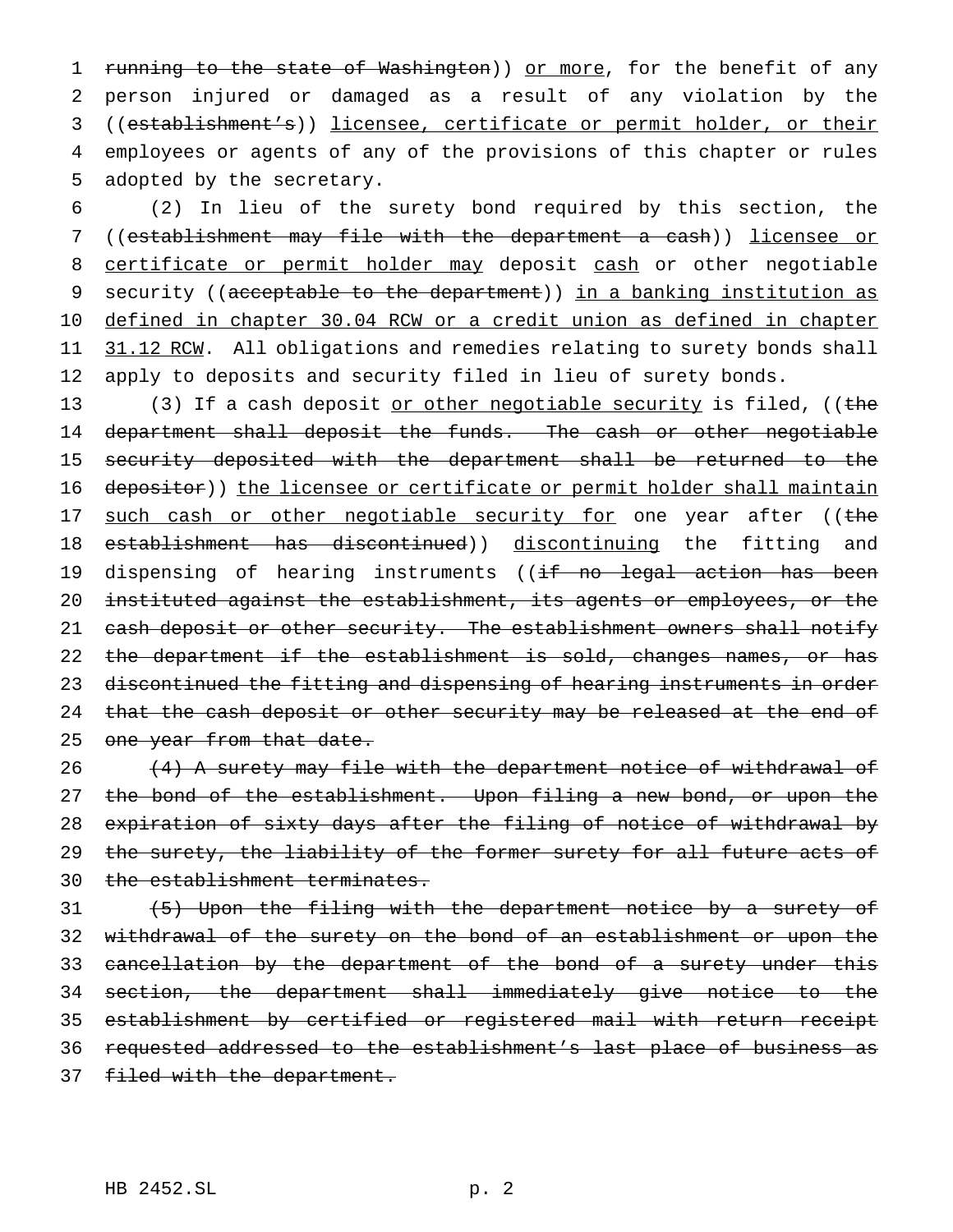1 (6) The department shall immediately cancel the bond given by a 2 surety company upon being advised that the surety company's license to 3 transact business in this state has been revoked)).

 $4$  (( $\left(\frac{1}{2}\right)$ ) (4) Each invoice for the purchase of a hearing instrument 5 provided to a customer must clearly display on the first page the bond 6 number (( $of$  the establishment  $or$ )) covering the licensee or certificate 7 or permit holder responsible for fitting/dispensing the hearing 8 instrument.

9 (5) All licensed hearing instrument fitter/dispensers, certified 10 audiologists, and permit holders must verify compliance with the 11 requirement to hold a surety bond or cash or other negotiable security 12 by submitting a signed declaration of compliance upon annual renewal of 13 their license, certificate, or permit. Up to twenty-five percent of 14 the credential holders may be randomly audited for surety bond 15 compliance after the credential is renewed. It is the credential 16 holder's responsibility to submit a copy of the original surety bond or 17 bonds, or documentation that cash or other negotiable security is held 18 in a banking institution during the time period being audited. Failure 19 to comply with the audit documentation request or failure to supply 20 acceptable documentation within thirty days may result in disciplinary 21 action.

22 **Sec. 2.** RCW 18.35.240 and 1998 c 142 s 18 are each amended to read 23 as follows:

24 (1) Every ((establishment)) individual engaged in the fitting and 25 dispensing of hearing instruments shall ((file with the department)) be 26 covered by a surety bond (( $\frac{1}{1}$  the sum)) of ten thousand dollars(( $\frac{1}{7}$ ) 27 running to the state of Washington)) or more, for the benefit of any 28 person injured or damaged as a result of any violation by the 29 ((establishment's)) licensee, certificate or permit holder, or their 30 employees or agents of any of the provisions of this chapter or rules 31 adopted by the secretary.

32 (2) In lieu of the surety bond required by this section, the 33 ((establishment may file with the department a cash)) licensee or 34 certificate or permit holder may deposit cash or other negotiable 35 security ((acceptable to the department)) in a banking institution as 36 defined in chapter 30.04 RCW or a credit union as defined in chapter 37 31.12 RCW. All obligations and remedies relating to surety bonds shall 38 apply to deposits and security filed in lieu of surety bonds.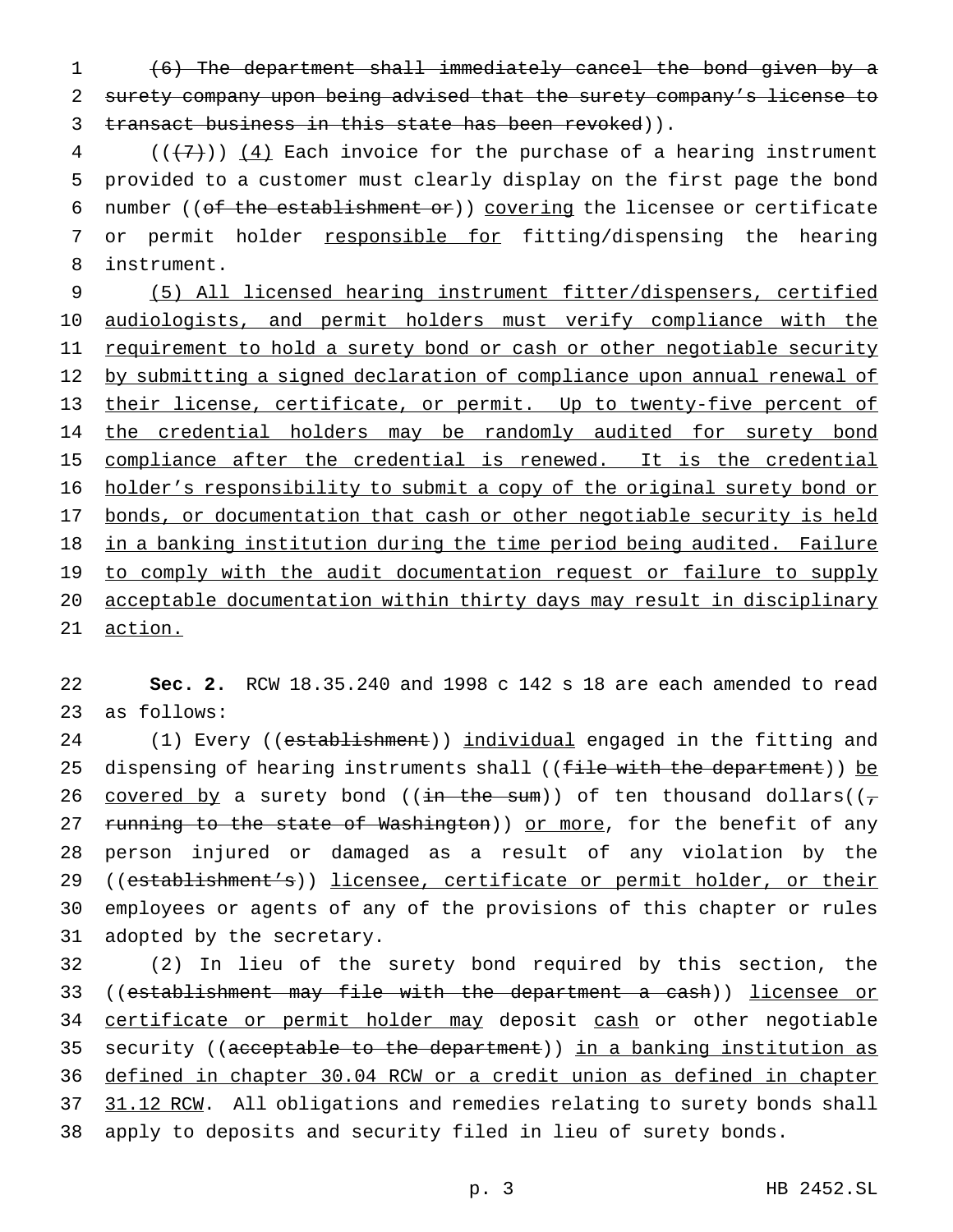1 (3) If a cash deposit or other negotiable security is filed, ((the 2 department shall deposit the funds. The cash or other negotiable 3 security deposited with the department shall be returned to the 4 depositor)) the licensee or certificate or permit holder shall maintain 5 such cash or other negotiable security for one year after ((the 6 establishment has discontinued)) discontinuing the fitting and 7 dispensing of hearing instruments ((if no legal action has been 8 instituted against the establishment, its agents or employees, or the 9 cash deposit or other security. The establishment owners shall notify 10 the department if the establishment is sold, changes names, or has 11 discontinued the fitting and dispensing of hearing instruments in order 12 that the cash deposit or other security may be released at the end of 13 one year from that date.

14 (4) A surety may file with the department notice of withdrawal of 15 the bond of the establishment. Upon filing a new bond, or upon the 16 expiration of sixty days after the filing of notice of withdrawal by 17 the surety, the liability of the former surety for all future acts of 18 the establishment terminates.

19 (5) Upon the filing with the department notice by a surety of 20 withdrawal of the surety on the bond of an establishment or upon the 21 cancellation by the department of the bond of a surety under this 22 section, the department shall immediately give notice to the 23 establishment by certified or registered mail with return receipt 24 requested addressed to the establishment's last place of business as 25 filed with the department.

 $26$  (6) The department shall immediately cancel the bond given by a 27 surety company upon being advised that the surety company's license to 28 transact business in this state has been revoked)).

29 ( $(\overline{+7})$ )  $(4)$  Each invoice for the purchase of a hearing instrument 30 provided to a customer must clearly display on the first page the bond 31 number ((of the establishment or)) covering the licensee or certificate 32 or interim permit holder responsible for fitting/dispensing the hearing 33 instrument.

 (5) All licensed hearing instrument fitter/dispensers, certified audiologists, and permit holders must verify compliance with the 36 requirement to hold a surety bond or cash or other negotiable security by submitting a signed declaration of compliance upon annual renewal of their license, certificate, or permit. Up to twenty-five percent of 39 the credential holders may be randomly audited for surety bond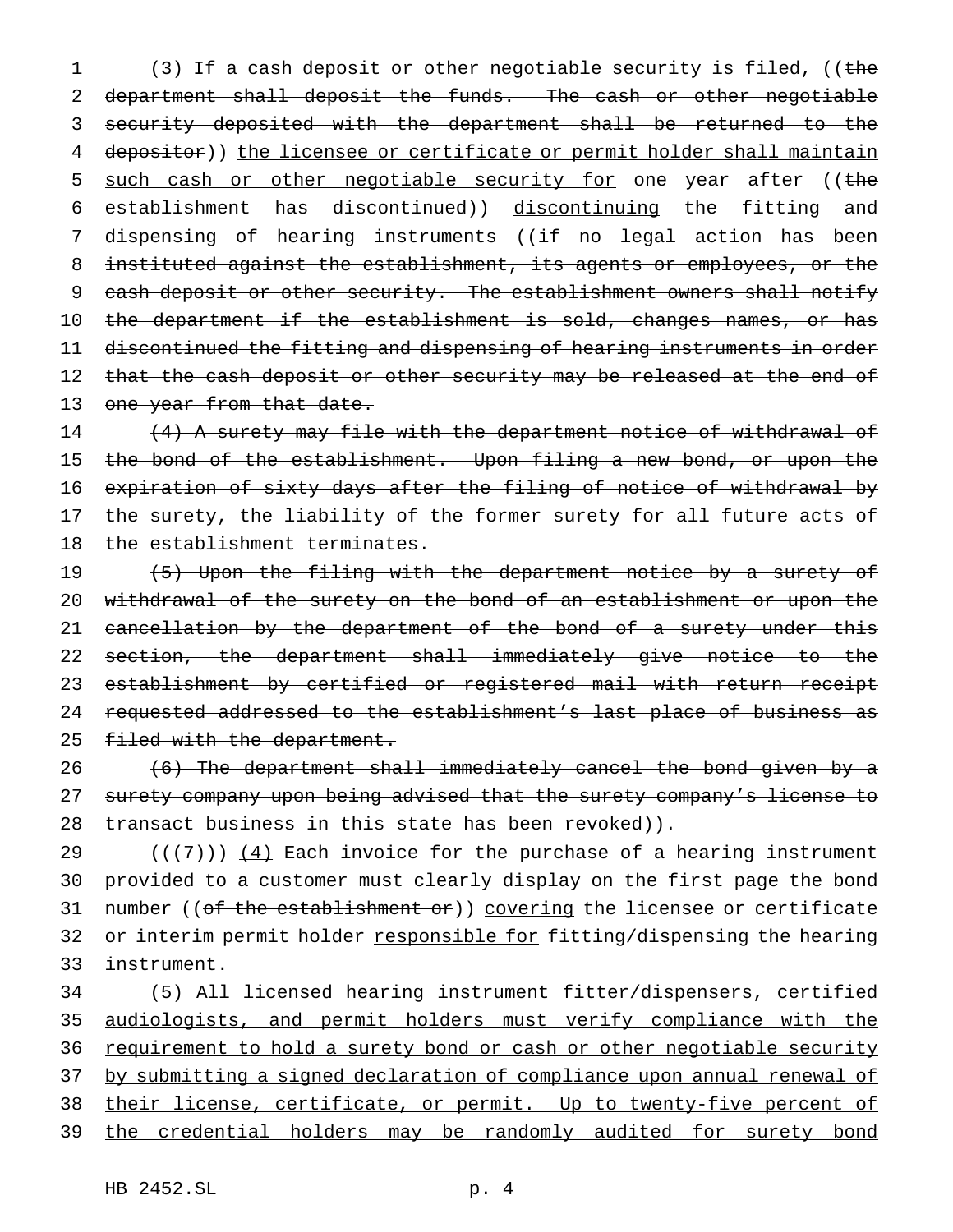1 compliance after the credential is renewed. It is the credential 2 holder's responsibility to submit a copy of the original surety bond or 3 bonds, or documentation that cash or other negotiable security is held 4 in a banking institution during the time period being audited. Failure 5 to comply with the audit documentation request or failure to supply 6 acceptable documentation within thirty days may result in disciplinary 7 action.

8 **Sec. 3.** RCW 18.35.250 and 1996 c 200 s 31 are each amended to read 9 as follows:

 (1) In addition to any other legal remedies, an action may be brought in any court of competent jurisdiction upon the bond, cash deposit, or security in lieu of a surety bond required by this chapter, by any person having a claim against a licensee or certificate or 14 permit holder, agent, or ((establishment)) employee for any violation of this chapter or any rule adopted under this chapter. The aggregate 16 liability of the surety, cash deposit, or other negotiable security to all claimants shall in no event exceed the sum of the bond. Claims shall be satisfied in the order of judgment rendered.

19 (2) An action upon the bond, cash deposit, or other negotiable 20 security shall be commenced by serving and filing (( $the$ )) a complaint 21 ((within one year from the date of the cancellation of the bond. An 22 action upon a cash deposit or other security shall be commenced by 23 serving and filing the complaint within one year from the date of 24 notification to the department of the change in ownership of the 25 establishment or the discontinuation of the fitting and dispensing of 26 hearing instruments by that establishment. Two copies of the complaint 27 shall be served by registered or certified mail, return receipt 28 requested, upon the department at the time the suit is started. The 29 service constitutes service on the surety. The secretary shall 30 transmit one copy of the complaint to the surety within five business 31 days after the copy has been received.

 $32$  (3) The secretary shall maintain a record, available for public 33 inspection, of all suits commenced under this chapter under surety 34 bonds, or the cash or other security deposited in lieu of the surety 35 bond. In the event that any final judgment impairs the liability of 36 the surety upon a bond so furnished or the amount of the deposit so 37 that there is not in effect a bond undertaking or deposit in the full 38 amount prescribed in this section, the department shall suspend the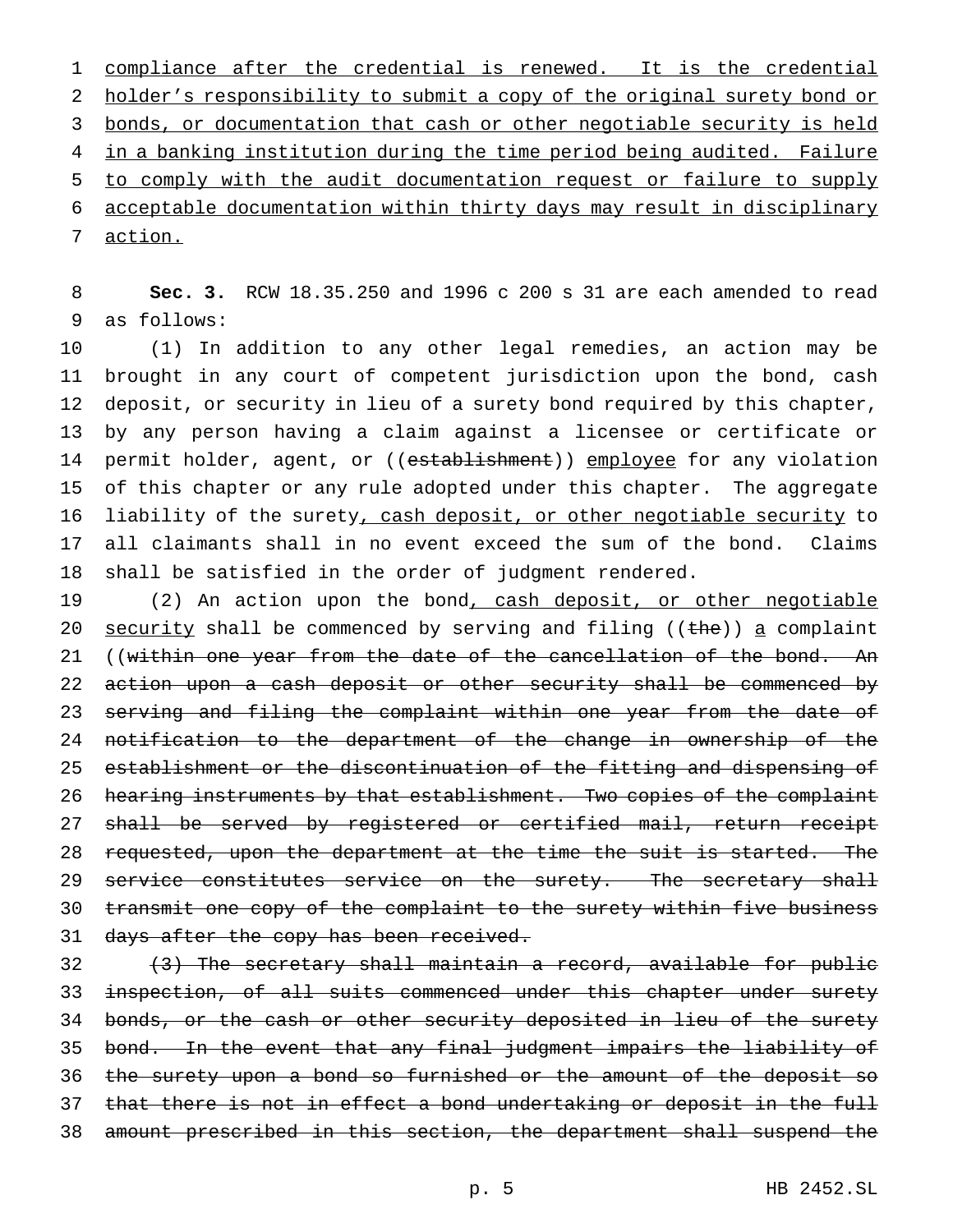1 license or certificate until the bond undertaking or deposit in the 2 required amount, unimpaired by unsatisfied judgment claims, has been 3 furnished.

 (4) If a judgment is entered against the deposit or security required under this chapter, the department shall, upon receipt of a certified copy of a final judgment, pay the judgment from the amount of 7 the deposit or security)).

8 **Sec. 4.** RCW 18.35.250 and 1998 c 142 s 19 are each amended to read 9 as follows:

 (1) In addition to any other legal remedies, an action may be brought in any court of competent jurisdiction upon the bond, cash deposit, or security in lieu of a surety bond required by this chapter, by any person having a claim against a licensee or certificate or 14 interim permit holder, agent, or ((establishment)) employee for any violation of this chapter or any rule adopted under this chapter. The 16 aggregate liability of the surety, cash deposit, or other negotiable 17 security to all claimants shall in no event exceed the sum of the bond. Claims shall be satisfied in the order of judgment rendered.

19 (2) An action upon the bond, cash deposit, or other negotiable 20 security shall be commenced by serving and filing (( $the$ )) a complaint 21 ((within one year from the date of the cancellation of the bond. An 22 action upon a cash deposit or other security shall be commenced by 23 serving and filing the complaint within one year from the date of 24 notification to the department of the change in ownership of the 25 establishment or the discontinuation of the fitting and dispensing of 26 hearing instruments by that establishment. Two copies of the complaint 27 shall be served by registered or certified mail, return receipt 28 requested, upon the department at the time the suit is started. The 29 service constitutes service on the surety. The secretary shall 30 transmit one copy of the complaint to the surety within five business 31 days after the copy has been received.

 $32$  (3) The secretary shall maintain a record, available for public 33 inspection, of all suits commenced under this chapter under surety 34 bonds, or the cash or other security deposited in lieu of the surety 35 bond. In the event that any final judgment impairs the liability of 36 the surety upon a bond so furnished or the amount of the deposit so 37 that there is not in effect a bond undertaking or deposit in the full 38 amount prescribed in this section, the department shall suspend the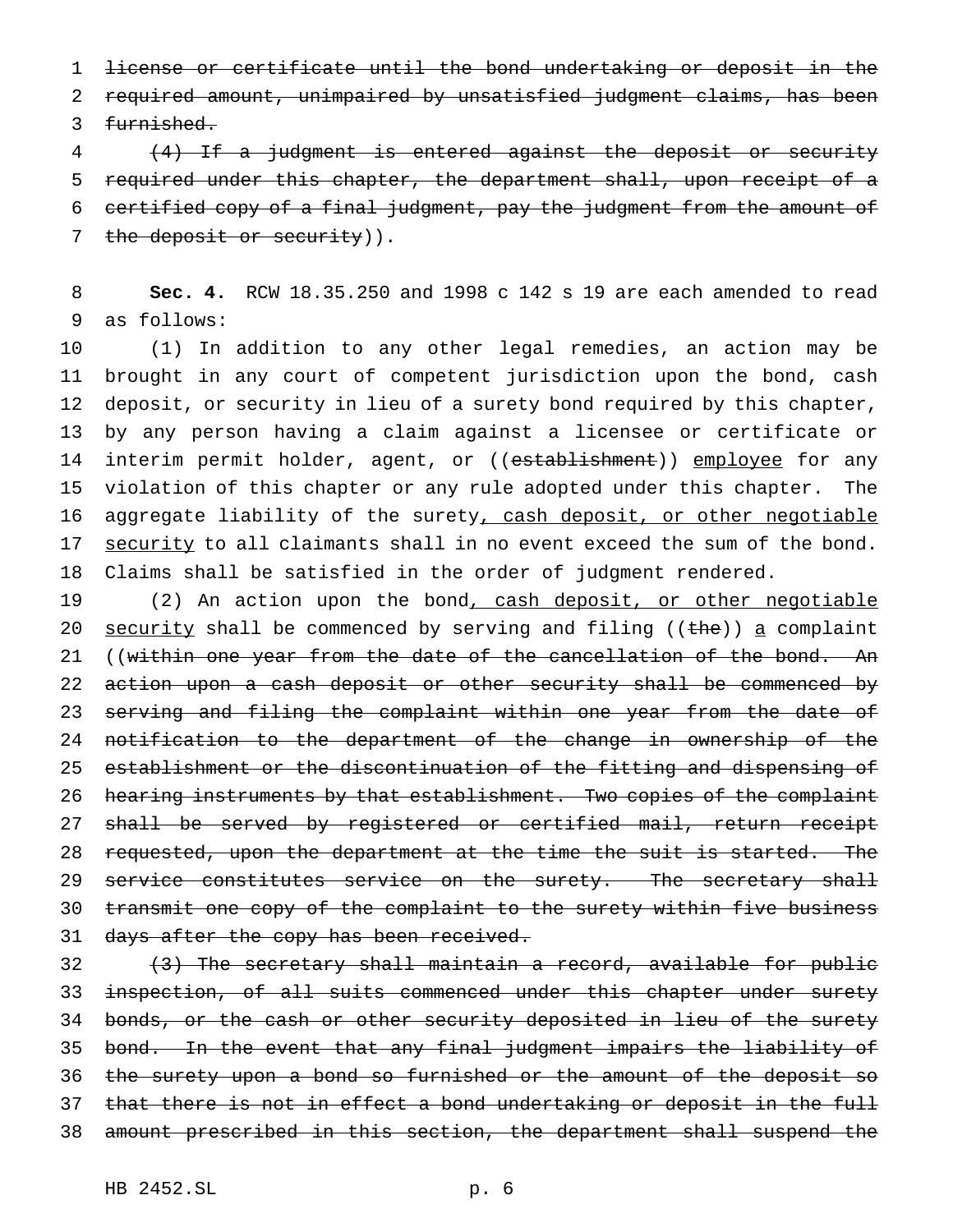license or certificate until the bond undertaking or deposit in the required amount, unimpaired by unsatisfied judgment claims, has been furnished.

 (4) If a judgment is entered against the deposit or security required under this chapter, the department shall, upon receipt of a certified copy of a final judgment, pay the judgment from the amount of 7 the deposit or security)).

 **Sec. 5.** RCW 18.48.020 and 1996 c 81 s 4 are each amended to read as follows:

 (1) The secretary shall register adult family home providers and resident managers.

 (2) The secretary, by policy or rule, shall define terms and establish forms and procedures for registration applications, including the payment of registration fees pursuant to RCW 43.70.250. An application for an adult family home resident manager or provider registration shall include at least the following information:

## (a) Name and address; and

 (b) If the provider is a corporation, copies of its articles of incorporation and current bylaws, together with the names and addresses of its officers and directors.

 $((3)$  The secretary shall adopt policies or rules to establish the 22 registration periods, fees, and procedures. If the adult family home 23 is sold or ownership or management is transferred, the registration 24 shall be voided and the provider and resident manager shall apply for 25 a new registration.))

 **Sec. 6.** RCW 18.52.030 and 1992 c 53 s 3 are each amended to read as follows:

 Nursing homes operating within this state shall be under the active, overall administrative charge and supervision of an on-site full-time administrator licensed as provided in this chapter. No person acting in any capacity, unless the holder of a nursing home administrator's license issued under this chapter, shall be charged with the overall responsibility to make decisions or direct actions involved in managing the internal operation of a nursing home, except as specifically delegated in writing by the administrator to identify a responsible person to act on the administrator's behalf when the administrator is absent. The administrator shall review the decisions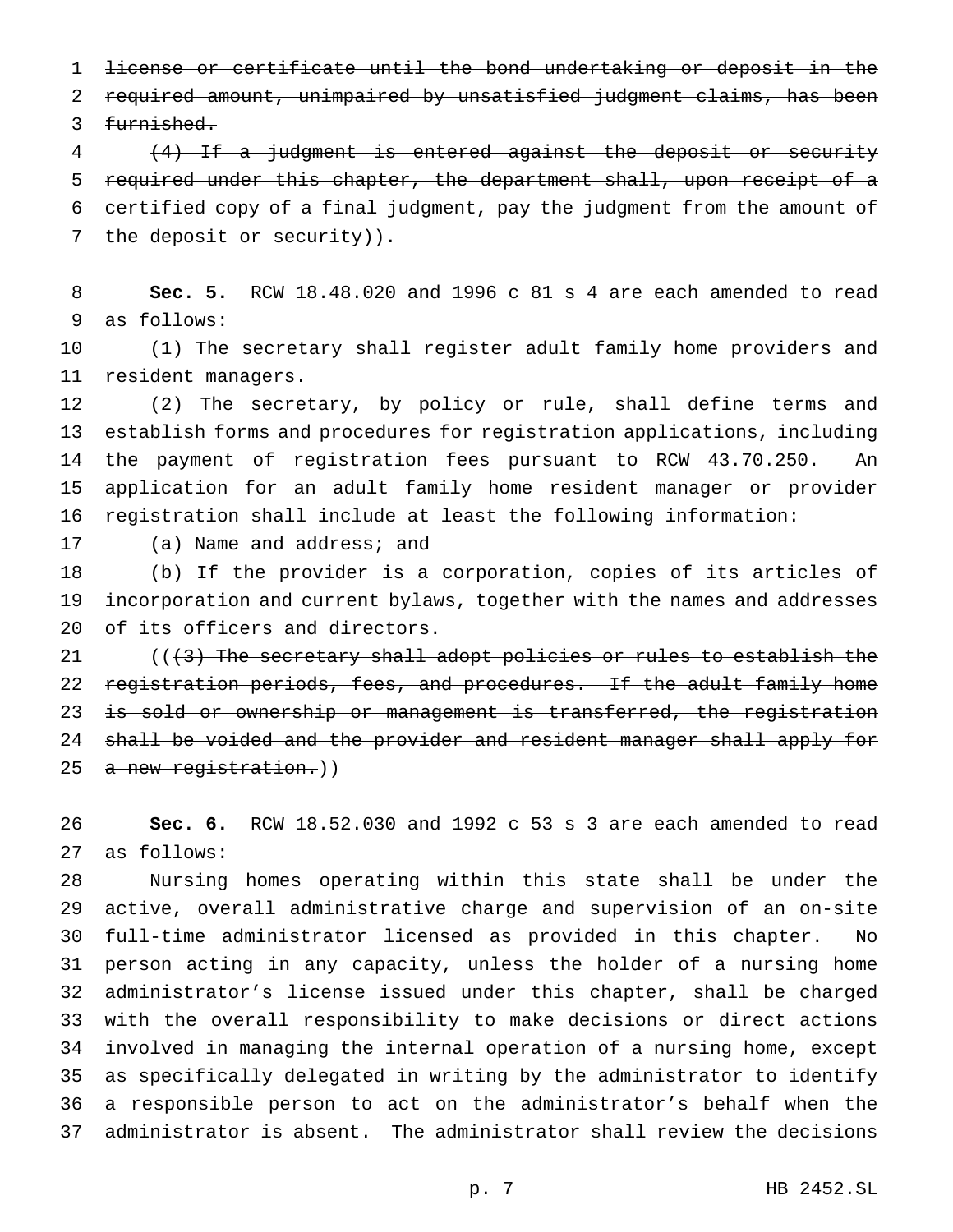upon the administrator's return and amend the decisions if necessary. The board shall define by rule the parameters for on-site full-time administrators in nursing homes with small resident populations and nursing homes in rural areas, or separately licensed facilities 5 collocated on the same campus( $\sqrt{7}$  as well as provide for the 6 administrative requirements for nursing homes that are temporarily 7 without administrators)).

 **Sec. 7.** RCW 18.83.135 and 1999 c 66 s 2 are each amended to read as follows:

 In addition to the authority prescribed under RCW 18.130.050, the board shall have the following authority:

 (1) To maintain records of all activities, and to publish and distribute to all psychologists at least once each year abstracts of 14 significant activities of the ((committee)) board;

 (2) To obtain the written consent of the complaining client or patient or their legal representative, or of any person who may be affected by the complaint, in order to obtain information which otherwise might be confidential or privileged; and

 (3) To apply the provisions of the uniform disciplinary act, chapter 18.130 RCW, to all persons licensed as psychologists under this chapter.

 **Sec. 8.** RCW 18.92.013 and 1993 c 78 s 2 are each amended to read as follows:

 (1) A veterinarian legally prescribing drugs may delegate to a 25 registered veterinary medication clerk or a registered ((animal)) veterinary technician, while under the veterinarian's direct supervision, certain nondiscretionary functions defined by the board and used in the dispensing of legend and nonlegend drugs (except controlled substances as defined in or under chapter 69.50 RCW) associated with the practice of veterinary medicine. Upon final approval of the packaged prescription following a direct physical inspection of the packaged prescription for proper formulation, packaging, and labeling by the veterinarian, the veterinarian may delegate the delivery of the prescription to a registered veterinary 35 medication clerk or registered ((animal)) veterinary technician, while under the veterinarian's indirect supervision. Dispensing of drugs by 37 veterinarians, registered ((animal)) veterinary technicians, and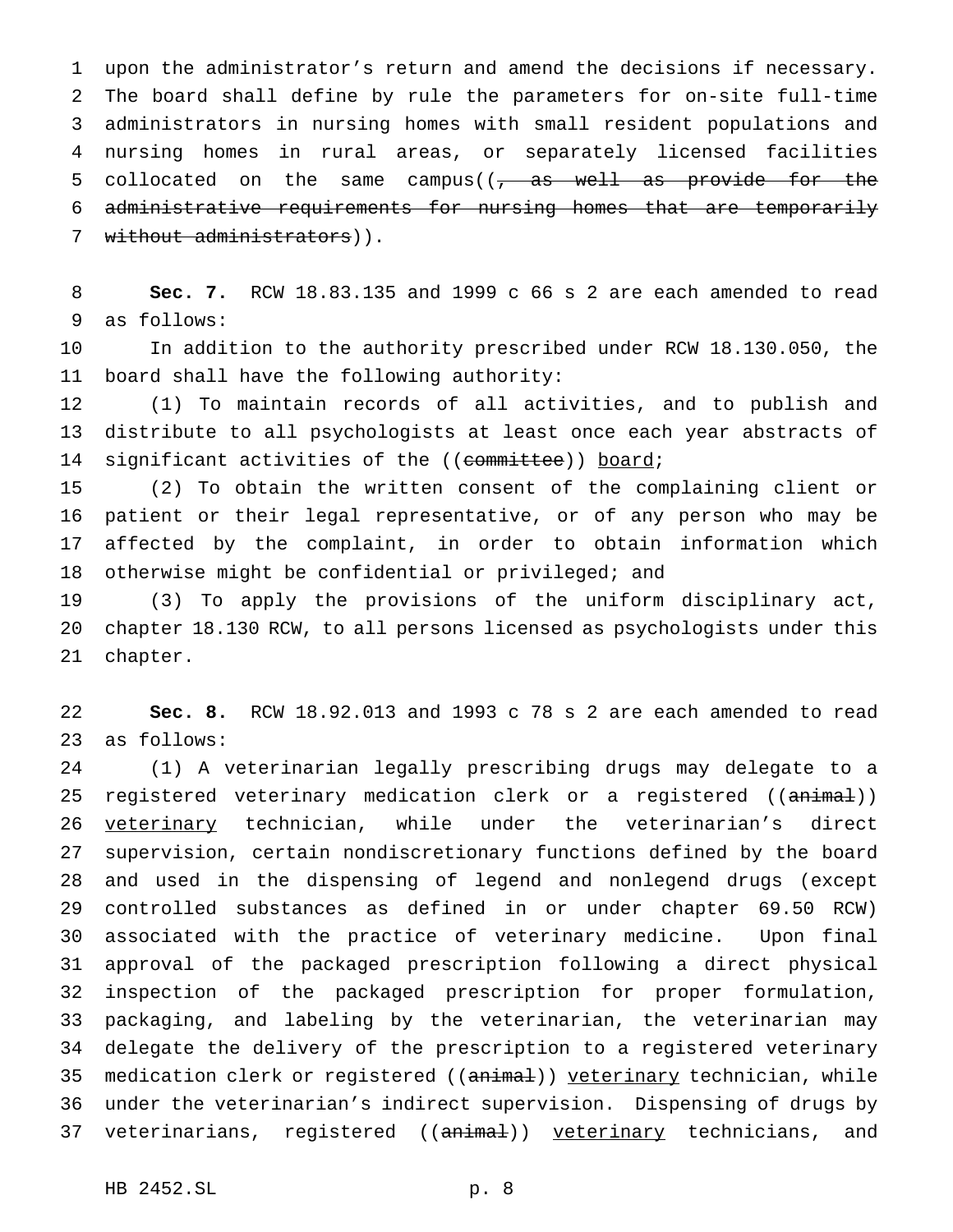registered veterinary medication clerks shall meet the applicable requirements of chapters 18.64, 69.40, 69.41, and 69.50 RCW and is subject to inspection by the board of pharmacy investigators.

(2) For the purposes of this section:

 (a) "Direct supervision" means the veterinarian is on the premises and is quickly and easily available; and

 (b) "Indirect supervision" means the veterinarian is not on the premises but has given written or oral instructions for the delegated task.

 **Sec. 9.** RCW 18.92.015 and 1993 c 78 s 1 are each amended to read as follows:

 Unless the context clearly requires otherwise, the definitions in this section apply throughout this chapter.

14 "((Animal)) Veterinary technician" means a person who has successfully completed an examination administered by the board and who has either successfully completed a post high school course approved by the board in the care and treatment of animals or had five years' practical experience, acceptable to the board, with a licensed veterinarian.

 "Board" means the Washington state veterinary board of governors. "Department" means the department of health.

"Secretary" means the secretary of the department of health.

 "Veterinary medication clerk" means a person who has satisfactorily completed a board-approved training program developed in consultation with the board of pharmacy and designed to prepare persons to perform certain nondiscretionary functions defined by the board and used in the dispensing of legend and nonlegend drugs (except controlled substances as defined in or under chapter 69.50 RCW) associated with the practice of veterinary medicine.

 **Sec. 10.** RCW 18.92.030 and 1995 c 198 s 13 are each amended to read as follows:

 The board shall develop and administer, or approve, or both, a licensure examination in the subjects determined by the board to be essential to the practice of veterinary medicine, surgery, and dentistry. The board may approve an examination prepared or administered by a private testing agency or association of licensing authorities. The board, under chapter 34.05 RCW, may adopt rules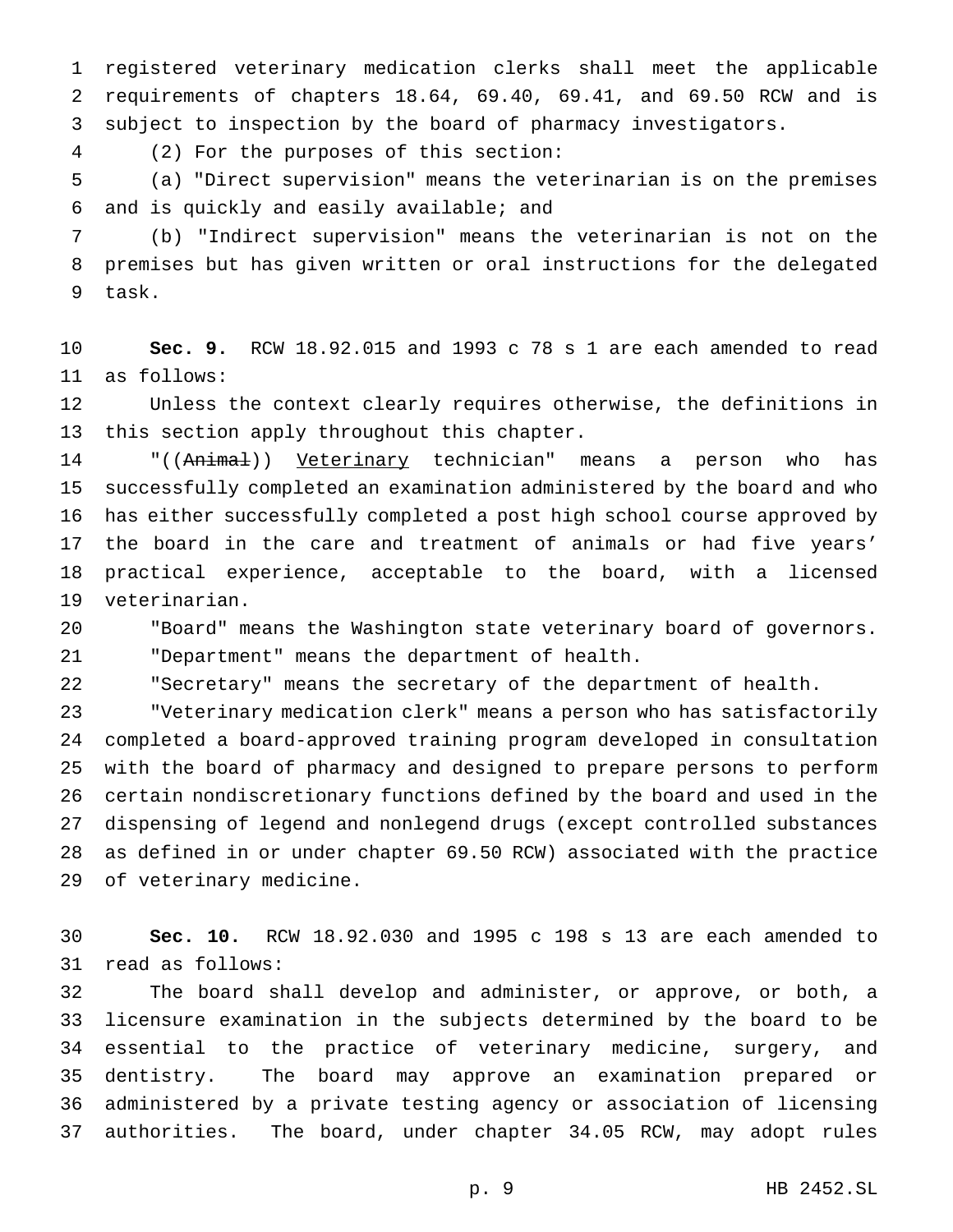necessary to carry out the purposes of this chapter, including the 2 performance of the duties and responsibilities of ((animal)) veterinary technicians and veterinary medication clerks. The rules shall be adopted in the interest of good veterinary health care delivery to the 5 consuming public and shall not prevent ((animal)) veterinary technicians from inoculating an animal. The board also has the power to adopt by rule standards prescribing requirements for veterinary medical facilities and fixing minimum standards of continuing veterinary medical education.

The department is the official office of record.

 **Sec. 11.** RCW 18.92.060 and 1995 c 317 s 2 are each amended to read as follows:

Nothing in this chapter applies to:

 (1) Commissioned veterinarians in the United States military services or veterinarians employed by Washington state and federal agencies while performing official duties;

 (2) A person practicing veterinary medicine upon his or her own animal;

 (3) A person advising with respect to or performing the castrating and dehorning of cattle, castrating and docking of sheep, castrating of swine, caponizing of poultry, or artificial insemination of animals;

 (4)(a) A person who is a regularly enrolled student in a veterinary school or training course approved under RCW 18.92.015 and performing duties or actions assigned by his or her instructors or working under the direct supervision of a licensed veterinarian during a school vacation period or (b) a person performing assigned duties under the supervision of a veterinarian within the established framework of an internship program recognized by the board;

 (5) A veterinarian regularly licensed in another state consulting with a licensed veterinarian in this state;

31 (6) ((An animal)) A veterinary technician or veterinary medication clerk acting under the supervision and control of a licensed 33 veterinarian. The practice of ((an animal)) a veterinary technician or veterinary medication clerk is limited to the performance of services which are authorized by the board;

 (7) An owner being assisted in practice by his or her employees when employed in the conduct of the owner's business;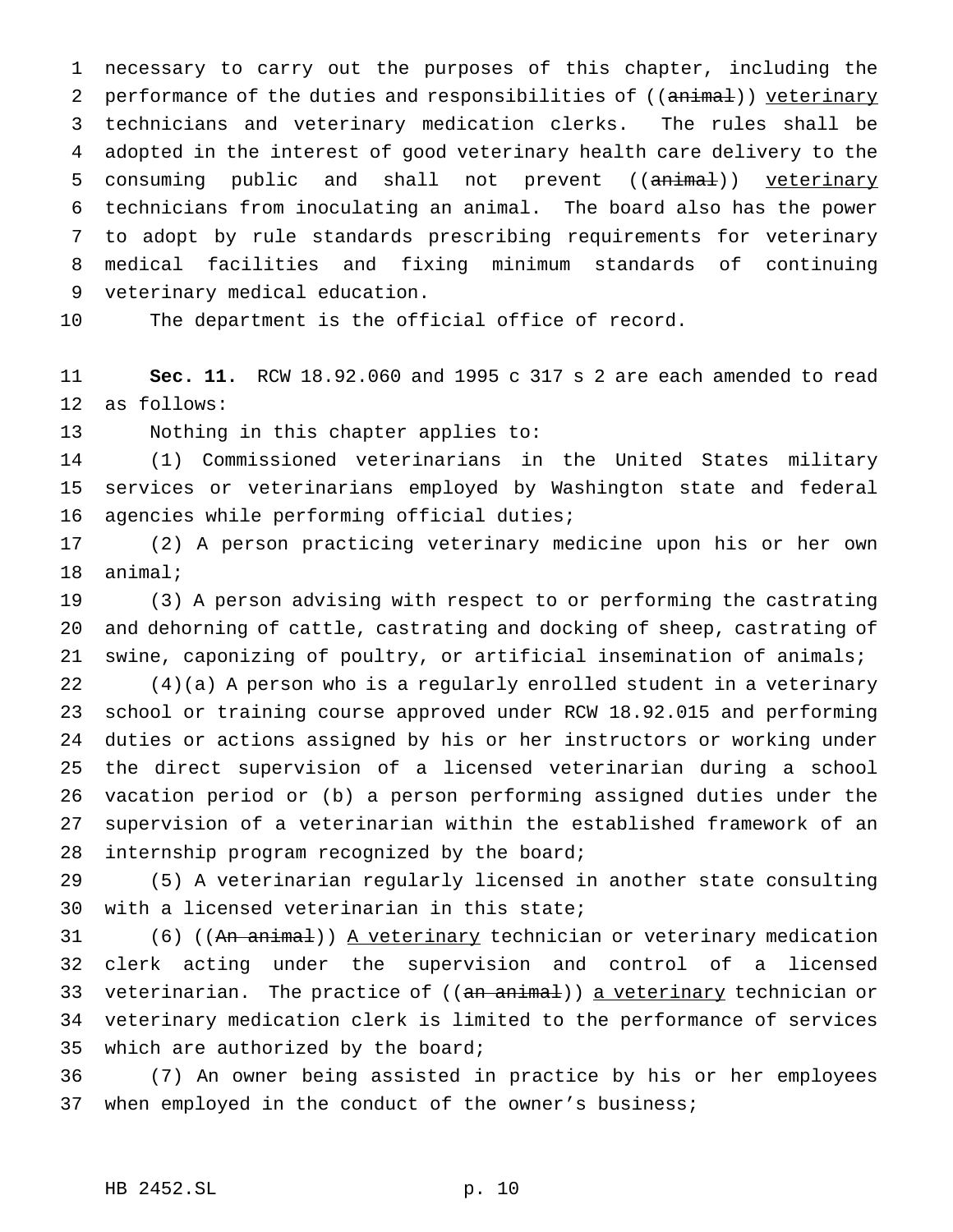(8) An owner being assisted in practice by some other person gratuitously;

 (9) The implanting in their own animals of any electronic device for identifying animals by established humane societies and animal control organizations that provide appropriate training, as determined by the veterinary board of governors, and/or direct or indirect supervision by a licensed veterinarian;

 (10) The implanting of any electronic device by a public fish and wildlife agency for the identification of fish or wildlife.

 **Sec. 12.** RCW 18.92.125 and 1993 c 78 s 5 are each amended to read as follows:

12 No veterinarian who uses the services of ((an animal)) a veterinary technician or veterinary medication clerk shall be considered as aiding and abetting any unlicensed person to practice veterinary medicine. A veterinarian retains professional and personal responsibility for any act which constitutes the practice of veterinary medicine as defined in 17 this chapter when performed by ((an animal)) a veterinary technician or veterinary medication clerk in his or her employ.

 **Sec. 13.** RCW 18.92.140 and 1996 c 191 s 79 are each amended to read as follows:

 Each person now qualified to practice veterinary medicine, surgery, 22 and dentistry, registered as ((an animal)) a veterinary technician, or registered as a veterinary medication clerk in this state or who becomes licensed or registered to engage in practice shall comply with administrative procedures, administrative requirements, and fees determined as provided in RCW 43.70.250 and 43.70.280.

 **Sec. 14.** RCW 18.92.145 and 1996 c 191 s 80 are each amended to read as follows:

 Administrative procedures, administrative requirements, and fees shall be established as provided in RCW 43.70.250 and 43.70.280 for the issuance, renewal, or administration of the following licenses, certificates of registration, permits, duplicate licenses, renewals, or examination:

 (1) For a license to practice veterinary medicine, surgery, and dentistry issued upon an examination given by the examining board;

p. 11 HB 2452.SL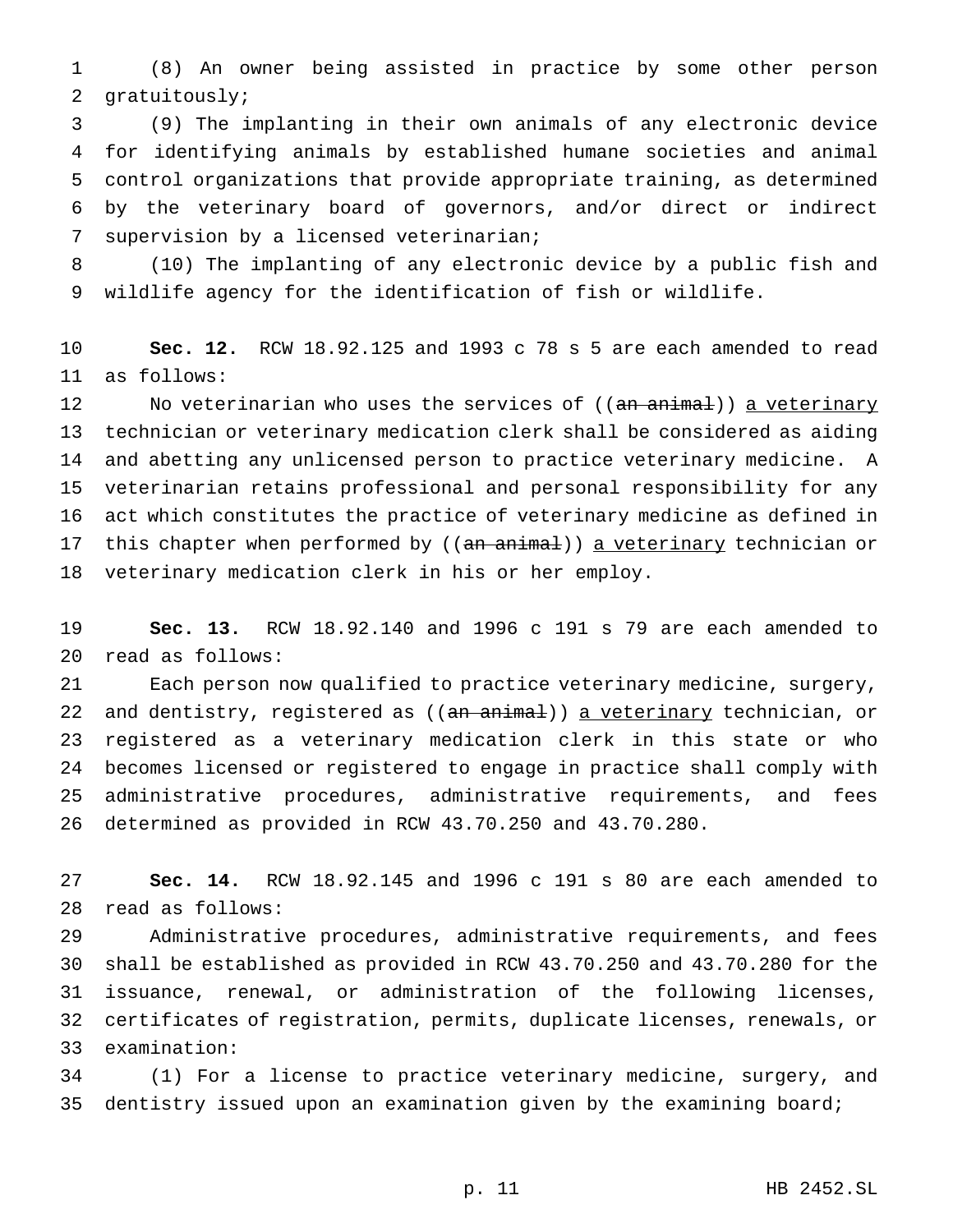(2) For a license to practice veterinary medicine, surgery, and dentistry issued upon the basis of a license issued in another state;

3 (3) For a certificate of registration as ((an animal)) a veterinary technician;

 (4) For a certificate of registration as a veterinary medication clerk;

 (5) For a temporary permit to practice veterinary medicine, surgery, and dentistry. The temporary permit fee shall be accompanied by the full amount of the examination fee; and

(6) For a license to practice specialized veterinary medicine.

 **Sec. 15.** RCW 18.120.020 and 1997 c 334 s 13 are each amended to read as follows:

13 The definitions ((contained)) in this section ((shall)) apply throughout this chapter unless the context clearly requires otherwise. (1) "Applicant group" includes any health professional group or organization, any individual, or any other interested party which proposes that any health professional group not presently regulated be regulated or which proposes to substantially increase the scope of practice of the profession.

 (2) "Certificate" and "certification" mean a voluntary process by which a statutory regulatory entity grants recognition to an individual who (a) has met certain prerequisite qualifications specified by that regulatory entity, and (b) may assume or use "certified" in the title or designation to perform prescribed health professional tasks.

 (3) "Grandfather clause" means a provision in a regulatory statute applicable to practitioners actively engaged in the regulated health profession prior to the effective date of the regulatory statute which exempts the practitioners from meeting the prerequisite qualifications set forth in the regulatory statute to perform prescribed occupational tasks.

 (4) "Health professions" means and includes the following health and health-related licensed or regulated professions and occupations: Podiatric medicine and surgery under chapter 18.22 RCW; chiropractic under chapter 18.25 RCW; dental hygiene under chapter 18.29 RCW; dentistry under chapter 18.32 RCW; denturism under chapter 18.30 RCW; dispensing opticians under chapter 18.34 RCW; hearing instruments under chapter 18.35 RCW; naturopaths under chapter 18.36A RCW; embalming and funeral directing under chapter 18.39 RCW; midwifery under chapter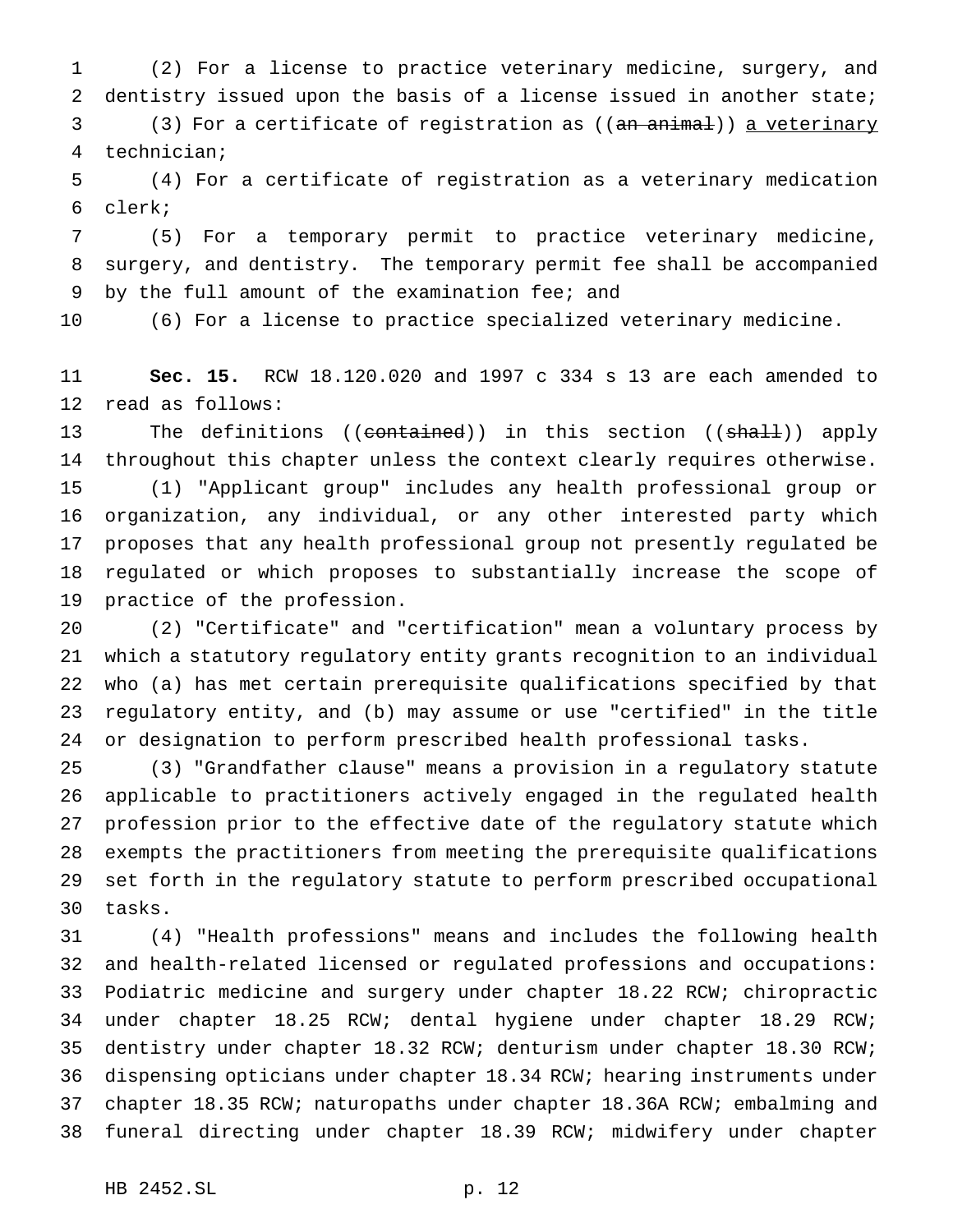18.50 RCW; nursing home administration under chapter 18.52 RCW; optometry under chapters 18.53 and 18.54 RCW; ocularists under chapter 18.55 RCW; osteopathic medicine and surgery under chapters 18.57 and 18.57A RCW; pharmacy under chapters 18.64 and 18.64A RCW; medicine under chapters 18.71 and 18.71A RCW; emergency medicine under chapter 18.73 RCW; physical therapy under chapter 18.74 RCW; practical nurses under chapter 18.79 RCW; psychologists under chapter 18.83 RCW; registered nurses under chapter 18.79 RCW; occupational therapists licensed under chapter 18.59 RCW; respiratory care practitioners 10 licensed under chapter 18.89 RCW; veterinarians and ((animal)) 11 veterinary technicians under chapter 18.92 RCW; health care assistants under chapter 18.135 RCW; massage practitioners under chapter 18.108 RCW; acupuncturists licensed under chapter 18.06 RCW; persons registered or certified under chapter 18.19 RCW; dietitians and nutritionists certified by chapter 18.138 RCW; radiologic technicians under chapter 18.84 RCW; and nursing assistants registered or certified under chapter 18.88A RCW.

 (5) "Inspection" means the periodic examination of practitioners by a state agency in order to ascertain whether the practitioners' occupation is being carried out in a fashion consistent with the public health, safety, and welfare.

 (6) "Legislative committees of reference" means the standing legislative committees designated by the respective rules committees of the senate and house of representatives to consider proposed legislation to regulate health professions not previously regulated.

 (7) "License," "licensing," and "licensure" mean permission to engage in a health profession which would otherwise be unlawful in the state in the absence of the permission. A license is granted to those individuals who meet prerequisite qualifications to perform prescribed health professional tasks and for the use of a particular title.

 (8) "Professional license" means an individual, nontransferable authorization to carry on a health activity based on qualifications which include: (a) Graduation from an accredited or approved program, and (b) acceptable performance on a qualifying examination or series of examinations.

 (9) "Practitioner" means an individual who (a) has achieved knowledge and skill by practice, and (b) is actively engaged in a specified health profession.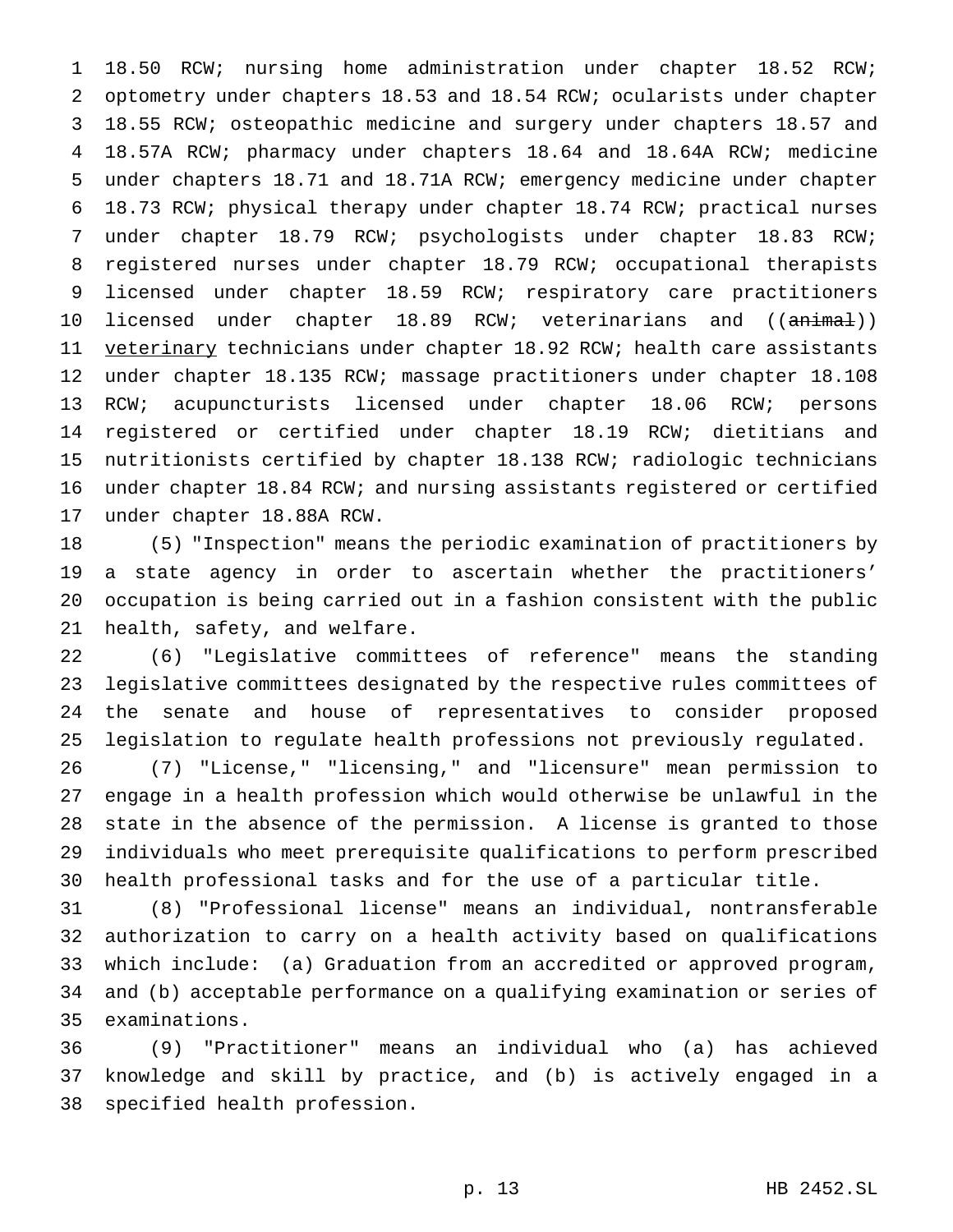(10) "Public member" means an individual who is not, and never was, a member of the health profession being regulated or the spouse of a member, or an individual who does not have and never has had a material financial interest in either the rendering of the health professional service being regulated or an activity directly related to the profession being regulated.

 (11) "Registration" means the formal notification which, prior to rendering services, a practitioner shall submit to a state agency setting forth the name and address of the practitioner; the location, nature and operation of the health activity to be practiced; and, if required by the regulatory entity, a description of the service to be provided.

 (12) "Regulatory entity" means any board, commission, agency, division, or other unit or subunit of state government which regulates one or more professions, occupations, industries, businesses, or other endeavors in this state.

 (13) "State agency" includes every state office, department, board, commission, regulatory entity, and agency of the state, and, where provided by law, programs and activities involving less than the full responsibility of a state agency.

 **Sec. 16.** RCW 18.73.030 and 1990 c 269 s 23 are each amended to read as follows:

 Unless a different meaning is plainly required by the context, the following words and phrases as used in this chapter shall have the meanings indicated.

(1) "Secretary" means the secretary of the department of health.

(2) "Department" means the department of health.

 (3) "Committee" means the emergency medical services licensing and certification advisory committee.

 (4) "Ambulance" means a ground or air vehicle designed and used to transport the ill and injured and to provide personnel, facilities, and equipment to treat patients before and during transportation.

 (5) "Aid vehicle" means a vehicle used to carry aid equipment and individuals trained in first aid or emergency medical procedure.

 (6) "Emergency medical technician" means a person who is authorized by the secretary to render emergency medical care pursuant to RCW 18.73.081.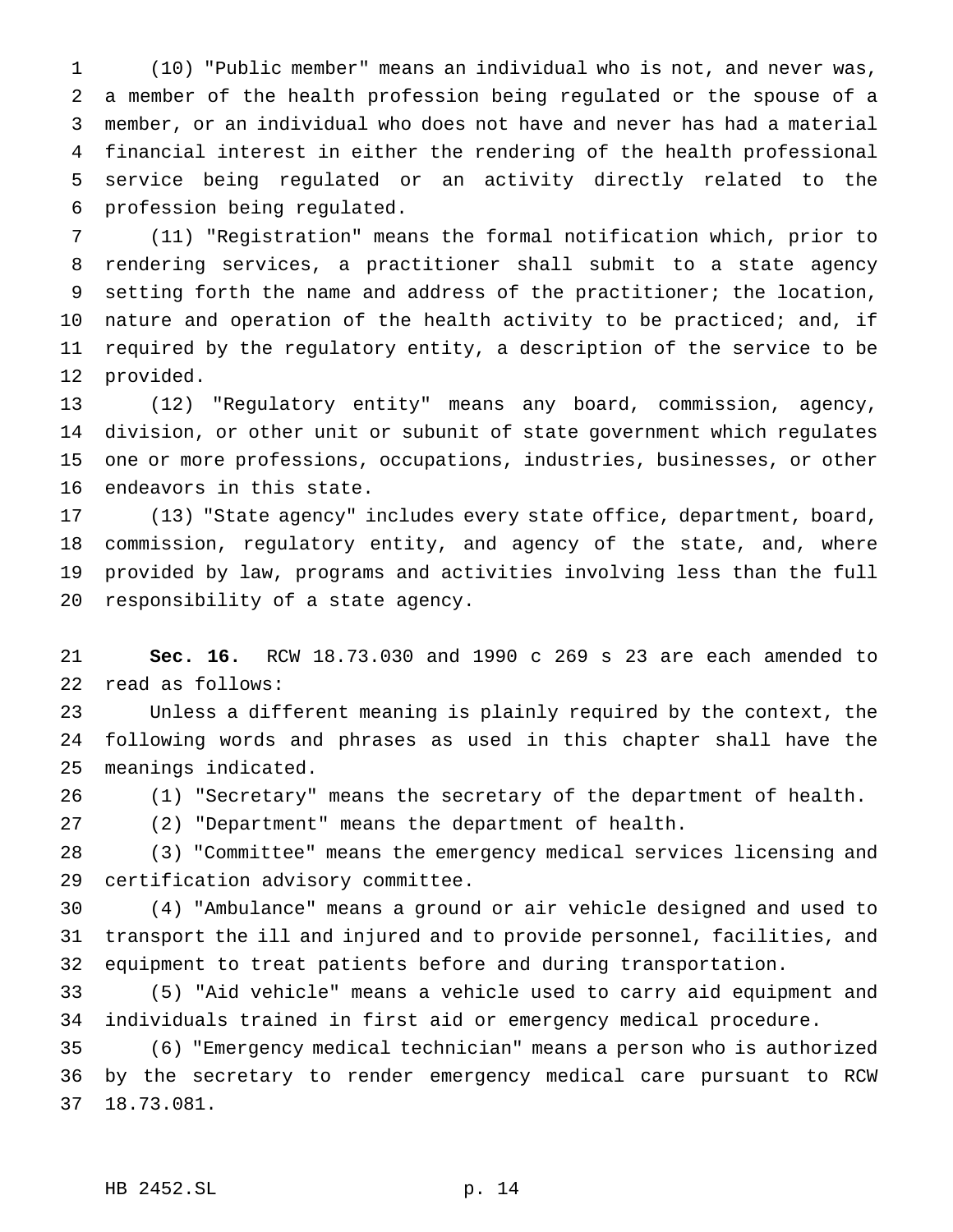(7) (("Ambulance operator" means a person who owns one or more ambulances and operates them as a private business.

 (8) "Ambulance director" means a person who is a director of a service which operates one or more ambulances provided by a volunteer organization or governmental agency.

 (9) "Aid vehicle operator" means a person who owns one or more aid vehicles and operates them as a private business.

 (10) "Aid director" means a person who is a director of a service which operates one or more aid vehicles provided by a volunteer organization or governmental agency.

11 (11)) <u>"Ambulance service" means an organization that operates one</u> 12 or more ambulances.

 (8) "Aid service" means an organization that operates one or more aid vehicles.

 (9) "Emergency medical service" means medical treatment and care which may be rendered at the scene of any medical emergency or while transporting any patient in an ambulance to an appropriate medical facility, including ambulance transportation between medical facilities.

 $((+12))$   $(10)$  "Communications system" means a radio and landline network which provides rapid public access, coordinated central dispatching of services, and coordination of personnel, equipment, and facilities in an emergency medical services and trauma care system.

24 ((<del>(13)</del>)) (11) "Prehospital patient care protocols" means the written procedure adopted by the emergency medical services medical program director which direct the out-of-hospital emergency care of the emergency patient which includes the trauma care patient. These procedures shall be based upon the assessment of the patient's medical needs and what treatment will be provided for emergency conditions. The protocols shall meet or exceed state-wide minimum standards developed by the department in rule as authorized in chapter 70.168 RCW.

 $((+14))$   $(12)$  "Patient care procedures" means written operating guidelines adopted by the regional emergency medical services and trauma care council, in consultation with the local emergency medical services and trauma care councils, emergency communication centers, and the emergency medical services medical program director, in accordance with state-wide minimum standards. The patient care procedures shall identify the level of medical care personnel to be dispatched to an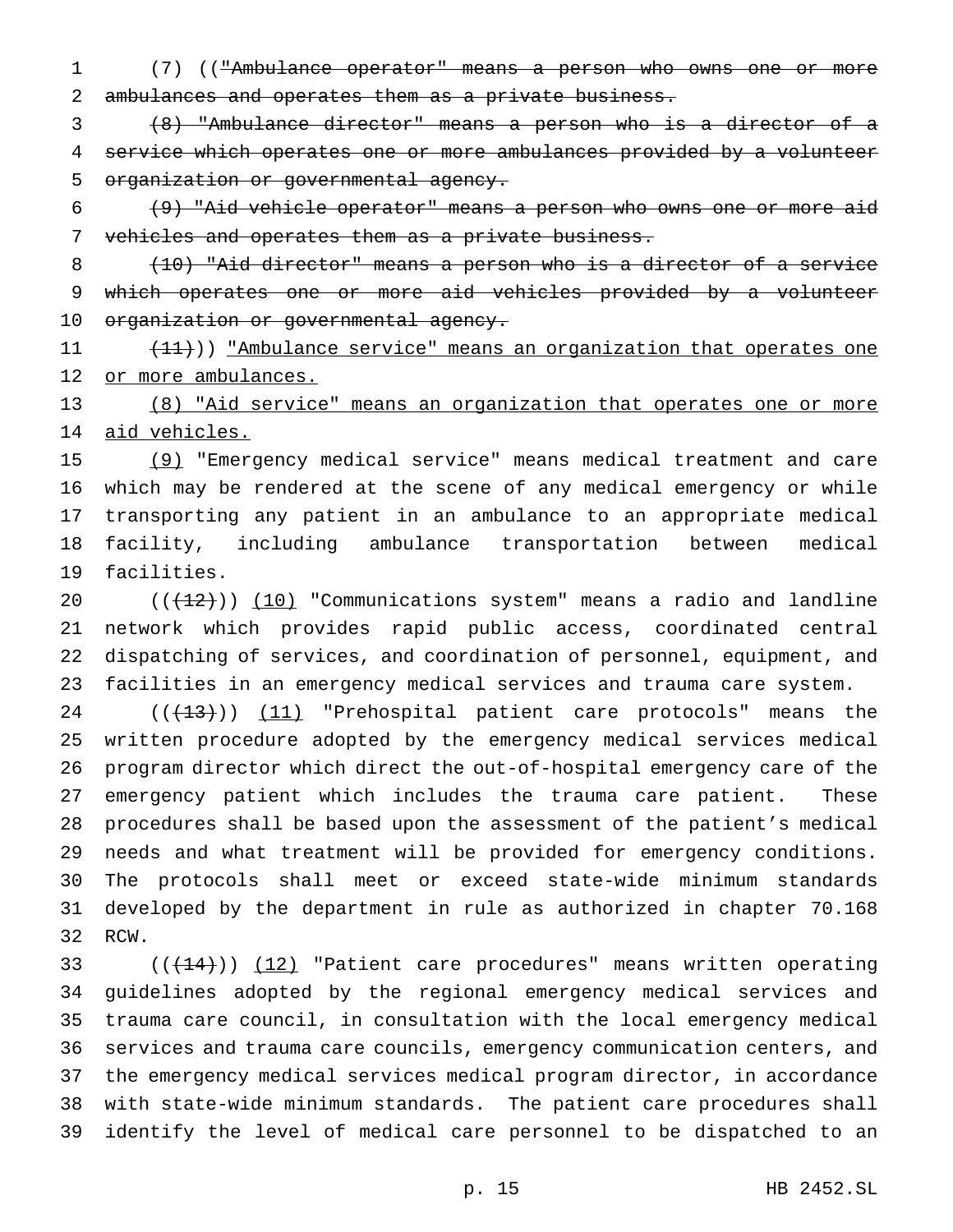emergency scene, procedures for triage of patients, the level of trauma care facility to first receive the patient, and the name and location of other trauma care facilities to receive the patient should an interfacility transfer be necessary. Procedures on interfacility transfer of patients shall be consistent with the transfer procedures in chapter 70.170 RCW.

7 (( $(15)$ )) (13) "Emergency medical services medical program director" means a person who is an approved medical program director as defined by RCW 18.71.205(4).

10 ((<del>(16)</del>)) <u>(14)</u> "Council" means the local or regional emergency medical services and trauma care council as authorized under chapter 70.168 RCW.

13  $((+17))$   $(15)$  "Basic life support" means noninvasive emergency medical services requiring basic medical treatment skills as defined in chapter 18.73 RCW.

16 (( $(18)$ )) (16) "Advanced life support" means invasive emergency medical services requiring advanced medical treatment skills as defined by chapter 18.71 RCW.

19  $((+19))$   $(17)$  "First responder" means a person who is authorized by the secretary to render emergency medical care as defined by RCW 18.73.081.

 **Sec. 17.** RCW 18.73.101 and 1987 c 214 s 9 are each amended to read as follows:

 The secretary may grant a variance from a provision of this chapter 25 and RCW 18.71.200 through 18.71.220 if no detriment to health and safety would result from the variance and compliance is expected to cause reduction or loss of existing emergency medical services. Variances may be granted for a period of no more than one year. A variance may be renewed by the secretary upon approval of the committee.

 **Sec. 18.** RCW 18.73.130 and 1992 c 128 s 2 are each amended to read as follows:

33 An ambulance ((<del>operator, ambulance director, aid vehicle operator</del> 34 or aid director)) service or aid service may not operate ((a service)) in the state of Washington without holding a license for such operation, issued by the secretary when such operation is consistent with the state-wide and regional emergency medical services and trauma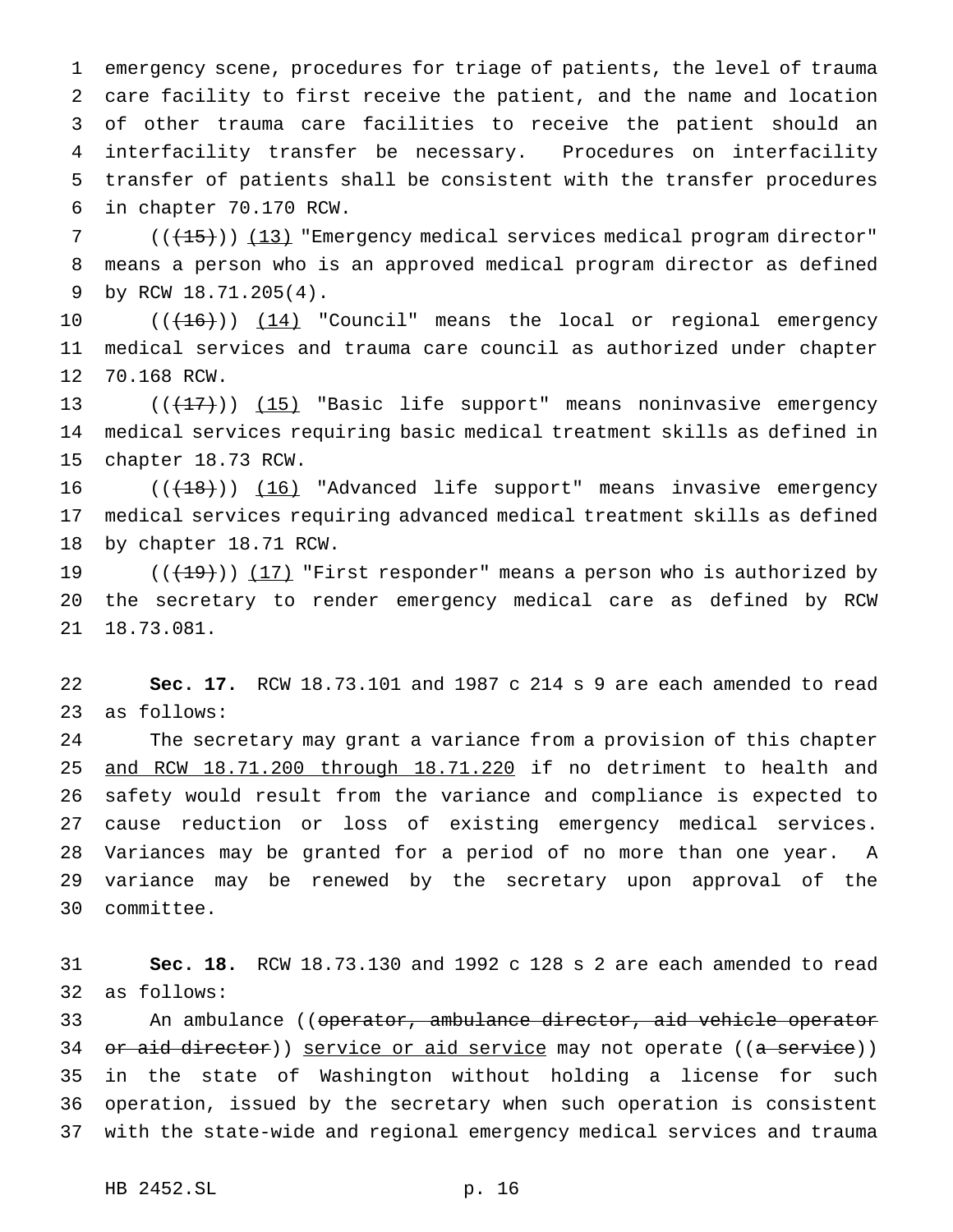care plans established pursuant to chapter 70.168 RCW, indicating the general area to be served and the number of vehicles to be used, with the following exceptions:

(1) The United States government;

 (2) Ambulance ((operators and ambulance directors)) services providing service in other states when bringing patients into this state;

 (3) Owners of businesses in which ambulance or aid vehicles are used exclusively on company property but occasionally in emergencies may transport patients to hospitals not on company property; and

 (4) Operators of vehicles pressed into service for transportation of patients in emergencies when licensed ambulances are not available or cannot meet overwhelming demand.

 The license shall be valid for a period of two years and shall be renewed on request provided the holder has consistently complied with the regulations of the department and the department of licensing and provided also that the needs of the area served have been met 18 satisfactorily. The license shall not be transferable and may be 19 revoked if the service is found in violation of rules adopted by the department.

 **Sec. 19.** RCW 18.73.140 and 1992 c 128 s 3 are each amended to read as follows:

 The secretary shall issue an ambulance or aid vehicle license for each vehicle so designated. The license shall be for a period of two years and may be reissued on expiration if the vehicle and its equipment meet requirements in force at the time of expiration of the license period. The license may be revoked if the ambulance or aid vehicle is found to be operating in violation of the regulations promulgated by the department or without required equipment. The license shall be terminated automatically if the vehicle is sold or 31 transferred to the control of ((anyone)) any organization not currently 32 licensed as an ambulance or aid vehicle ((<del>operator or director</del>)) 33 service. The license number shall be prominently displayed on each vehicle.

 **Sec. 20.** RCW 70.168.020 and 1990 c 269 s 5 are each amended to read as follows: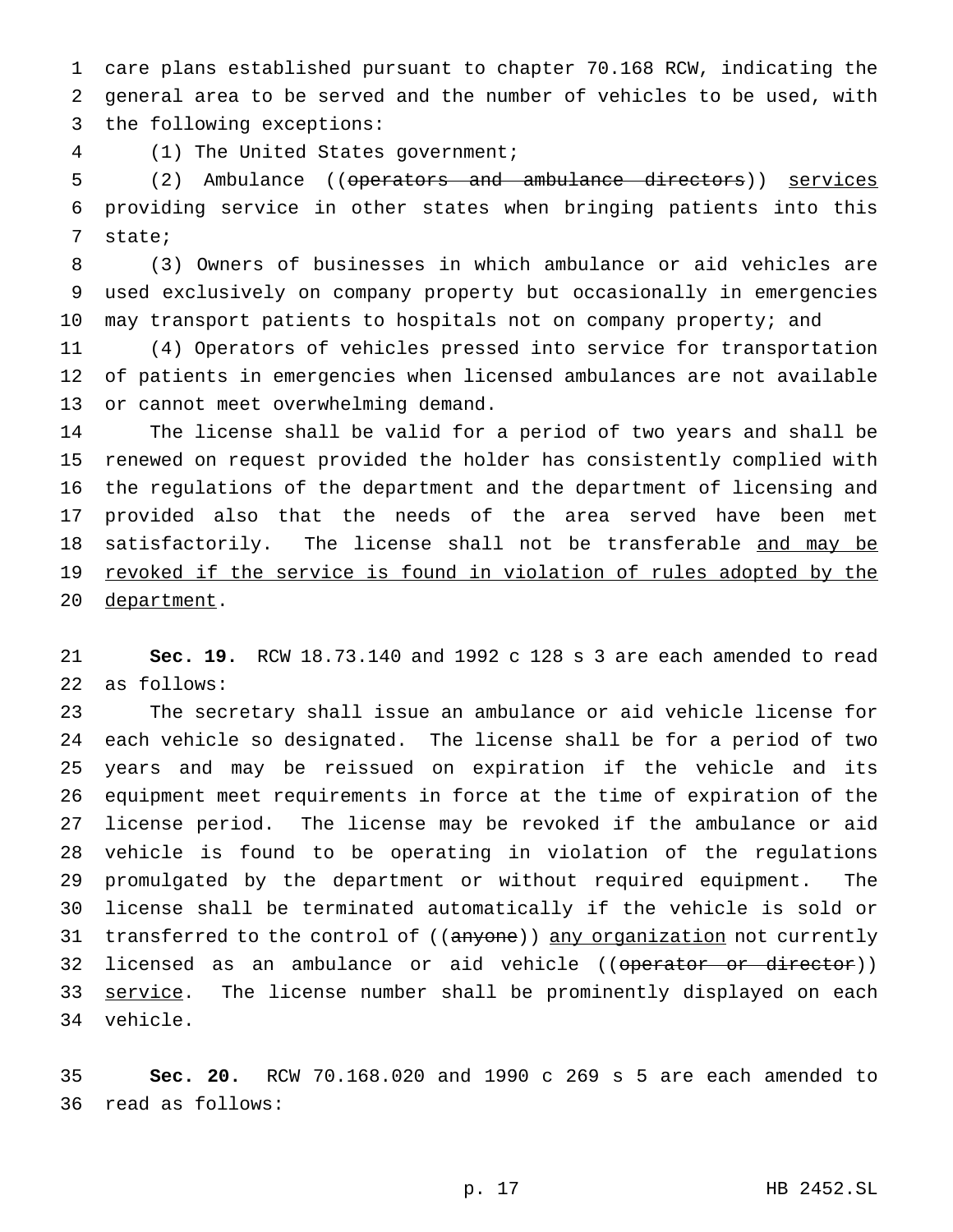(1) There is hereby created an emergency medical services and trauma care steering committee composed of representatives of individuals knowledgeable in emergency medical services and trauma care, including emergency medical providers such as physicians, nurses, hospital personnel, emergency medical technicians, paramedics, 6 ambulance ((operators)) services, a member of the emergency medical services licensing and certification advisory committee, local government officials, state officials, consumers, and persons affiliated professionally with health science schools. The governor shall appoint members of the steering committee. Members shall be appointed for a period of three years. The department shall provide administrative support to the committee. All appointive members of the committee, in the performance of their duties, may be entitled to receive travel expenses as provided in RCW 43.03.050 and 43.03.060. The governor may remove members from the committee who have three unexcused absences from committee meetings. The governor shall fill any vacancies of the committee in a timely manner. The terms of those members representing the same field shall not expire at the same time. The committee shall elect a chair and a vice-chair whose terms of office shall be for one year each. The chair shall be ineligible for reelection after serving four consecutive terms.

 The committee shall meet on call by the governor, the secretary, or the chair.

 (2) The emergency medical services and trauma care steering committee shall:

 (a) Advise the department regarding emergency medical services and trauma care needs throughout the state.

 (b) Review the regional emergency medical services and trauma care plans and recommend changes to the department before the department adopts the plans.

 (c) Review proposed departmental rules for emergency medical services and trauma care.

 (d) Recommend modifications in rules regarding emergency medical services and trauma care.

 **Sec. 21.** RCW 71.12.455 and 1977 ex.s. c 80 s 43 are each amended to read as follows:

 As used in this chapter, "establishment" and "institution" mean and include every private hospital, sanitarium, home, or other place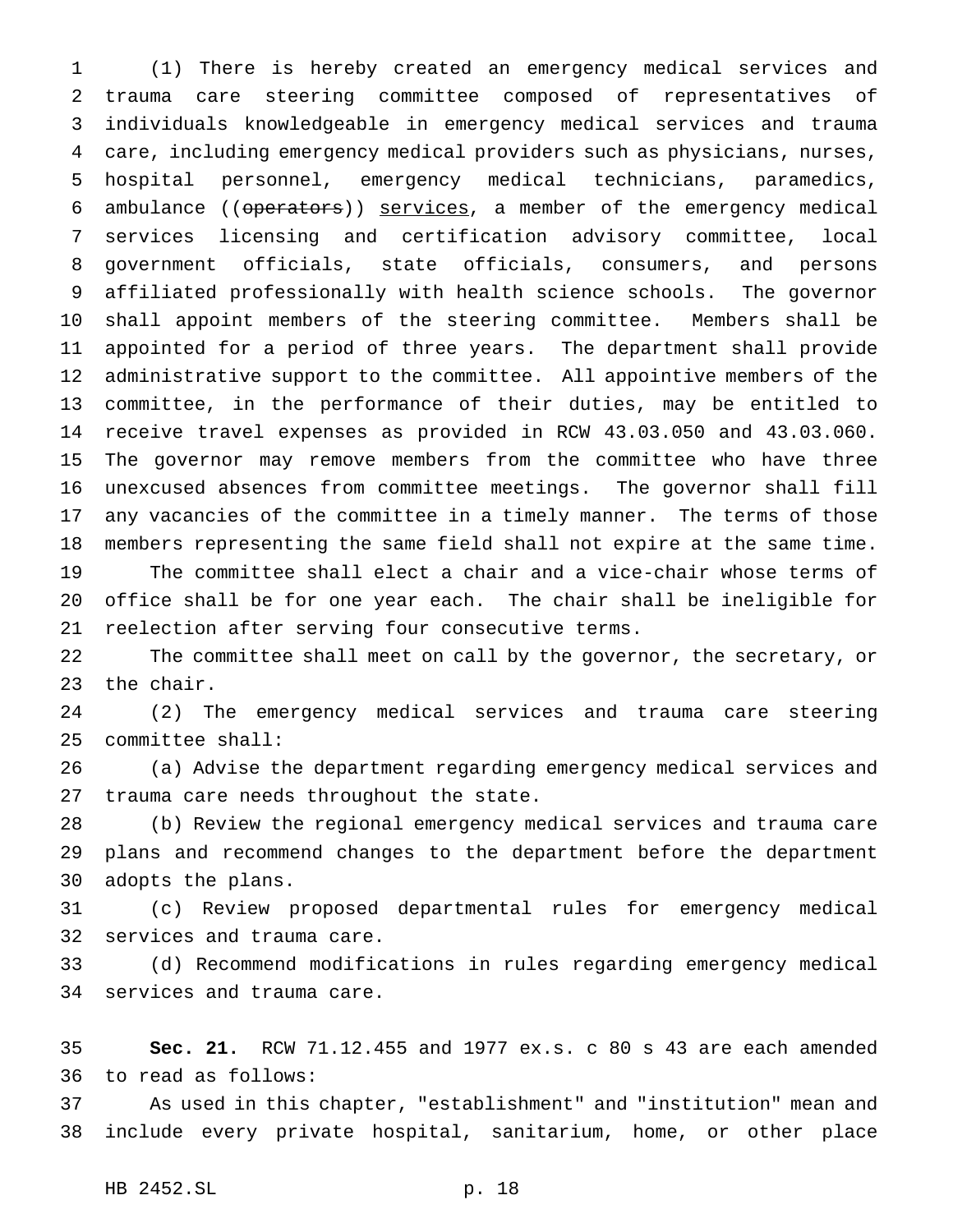1 receiving or caring for any mentally ill,  $((\theta \cdot \mathbf{r}))$  mentally incompetent 2 person, or ((alcoholic)) chemically dependent person.

 **Sec. 22.** RCW 71.12.460 and 1989 1st ex.s. c 9 s 226 are each amended to read as follows:

 No person, association, or corporation, shall establish or keep, for compensation or hire, an establishment as defined in this chapter without first having obtained a license therefor from the department of 8 health, complied with rules adopted under this chapter, and ((having)) paid the license fee provided in this chapter. Any person who carries on, conducts, or attempts to carry on or conduct an establishment as defined in this chapter without first having obtained a license from the department of health, as in this chapter provided, is guilty of a misdemeanor and on conviction thereof shall be punished by imprisonment in a county jail not exceeding six months, or by a fine not exceeding one thousand dollars, or by both such fine and imprisonment. The managing and executive officers of any corporation violating the provisions of this chapter shall be liable under the provisions of this chapter in the same manner and to the same effect as a private individual violating the same.

 **Sec. 23.** RCW 71.12.470 and 1987 c 75 s 19 are each amended to read as follows:

 Every application for a license shall be accompanied by a plan of the premises proposed to be occupied, describing the capacities of the buildings for the uses intended, the extent and location of grounds appurtenant thereto, and the number of patients proposed to be received therein, with such other information, and in such form, as the 27 department of health requires. The application shall be accompanied by the proper license fee. The amount of the license fee shall be 29 established by the department of health under RCW ((43.20B.110)) 43.70.110.

 **Sec. 24.** RCW 71.12.480 and 1989 1st ex.s. c 9 s 227 are each amended to read as follows:

 The department of health shall not grant any such license until it 34 has made an examination of all phases of the operation of the establishment necessary to determine compliance with rules adopted 36 under this chapter including the premises proposed to be licensed and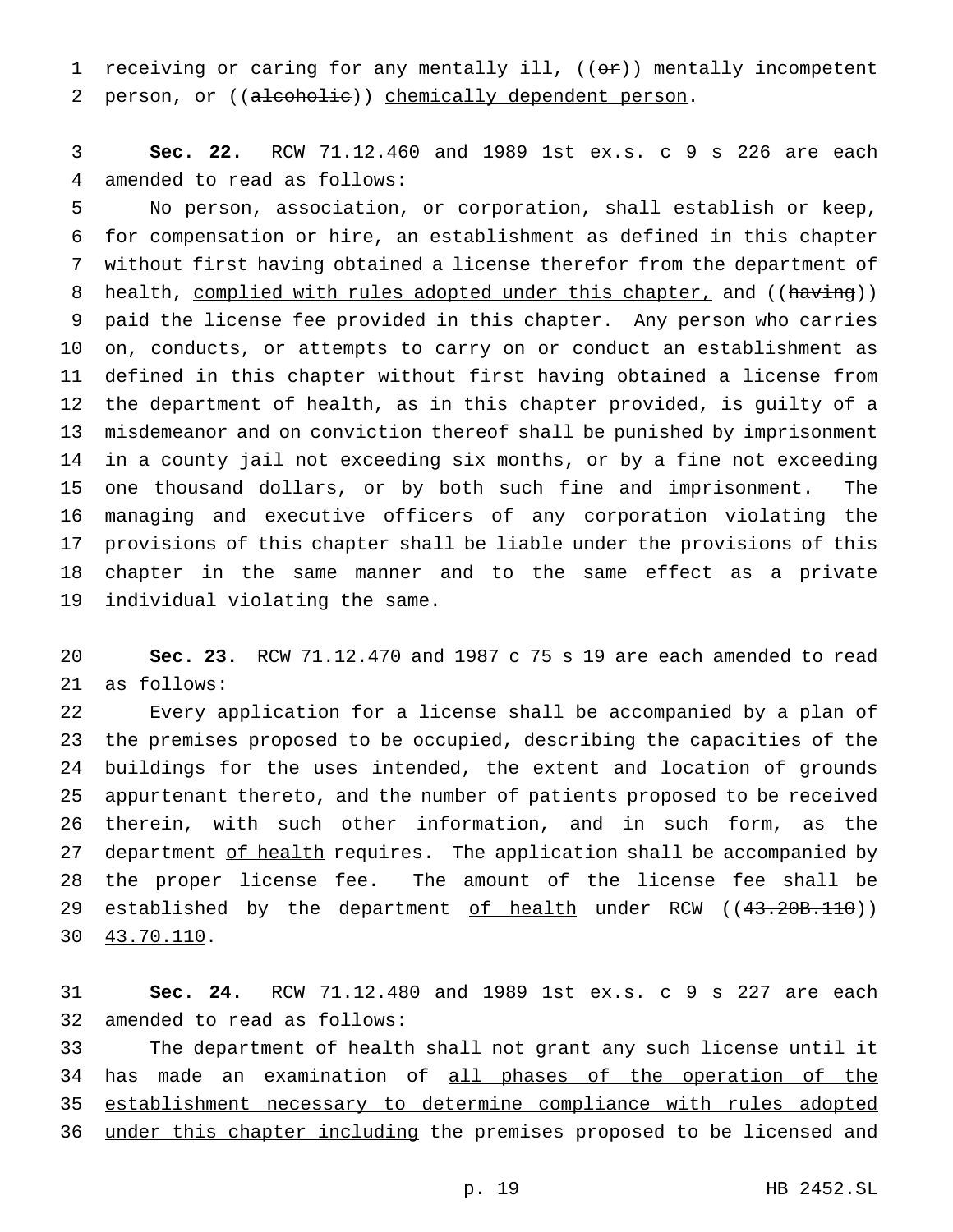1 is satisfied that ((they)) the premises are substantially as described, and are otherwise fit and suitable for the purposes for which they are designed to be used, and that such license should be granted.

 **Sec. 25.** RCW 71.12.500 and 1989 1st ex.s. c 9 s 230 and 1989 c 175 s 137 are each reenacted and amended to read as follows:

 The department of health may at any time examine and ascertain how 7 far a licensed establishment is conducted in compliance with this 8 chapter, the rules adopted under this chapter, and the requirements of the license therefor. If the interests of the patients of the establishment so demand, the department may, for just and reasonable 11 cause, suspend, modify, or revoke any such license. RCW ((43.20A.205)) 12 43.70.115 governs notice of a license denial, revocation, suspension, or modification and provides the right to an adjudicative proceeding.

 **Sec. 26.** RCW 71.12.510 and 1959 c 25 s 71.12.510 are each amended to read as follows:

16 The department of health may at any time cause any establishment as defined in this chapter to be visited and examined.

 **Sec. 27.** RCW 71.12.520 and 1989 1st ex.s. c 9 s 231 are each amended to read as follows:

 Each such visit may include an inspection of every part of each establishment. The representatives of the department of health may make an examination of all records, methods of administration, the general and special dietary, the stores and methods of supply, and may cause an examination and diagnosis to be made of any person confined 25 therein. The representatives of the department of health may examine to determine their fitness for their duties the officers, attendants, and other employees, and may talk with any of the patients apart from the officers and attendants.

 NEW SECTION. **Sec. 28.** A new section is added to chapter 71.12 RCW to read as follows:

 The department of health shall adopt rules for the licensing, operation, and inspections of establishments and institutions and the enforcement thereof.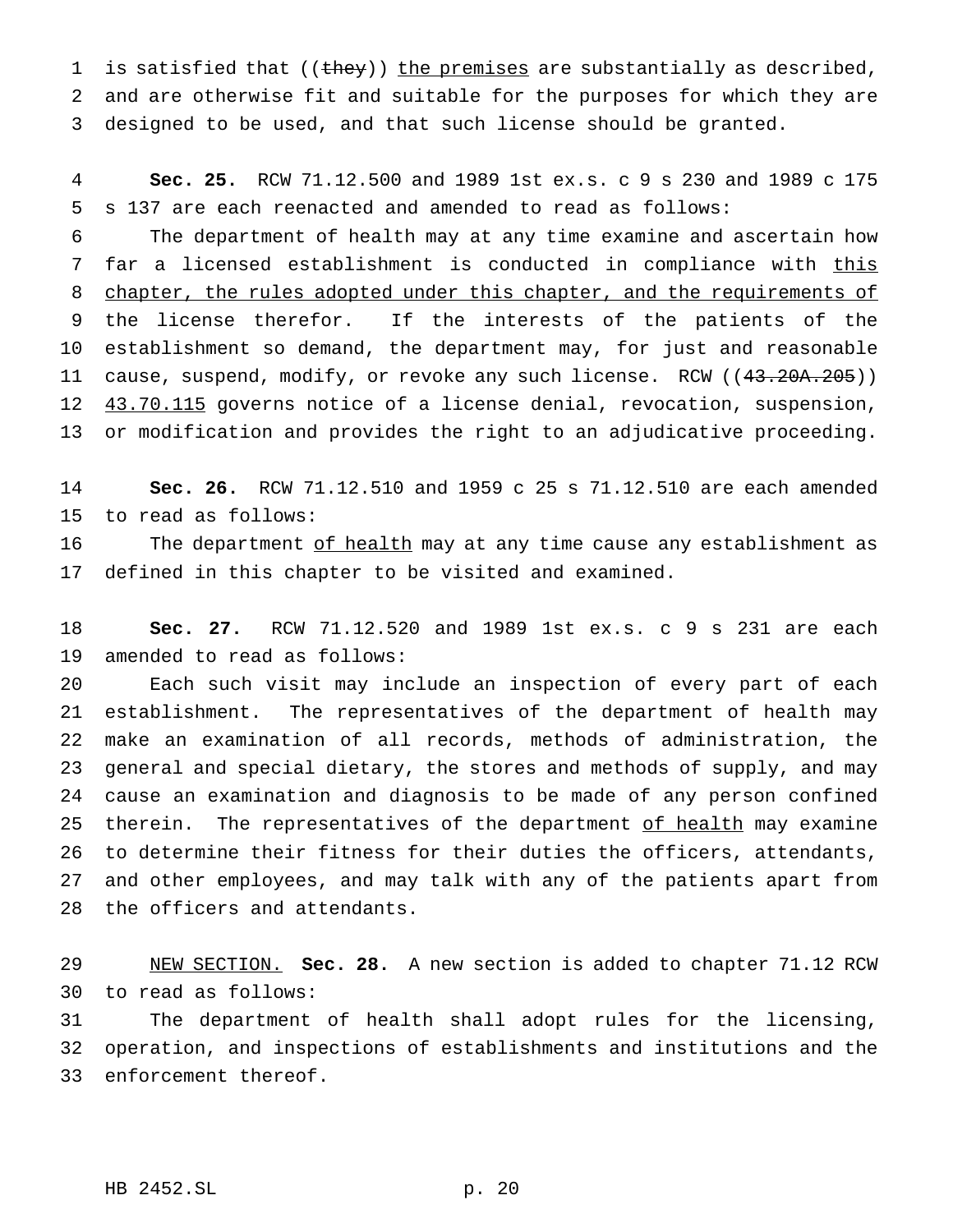**Sec. 29.** RCW 18.46.005 and 1951 c 168 s 1 are each amended to read as follows:

 The purpose of this chapter is to provide for the development, establishment, and enforcement of standards for the maintenance and 5 operation of ((maternity homes)) birthing centers, which, in the light of advancing knowledge, will promote safe and adequate care and treatment of the individuals therein.

 **Sec. 30.** RCW 18.46.010 and 1991 c 3 s 100 are each amended to read as follows:

10 (1) (("Maternity home")) "Birthing center" or "childbirth center" 11 means any ((home, place, hospital or institution in which facilities 12 are maintained for the care of four or more women, not related by blood 13 or marriage to the operator, during pregnancy or during or within ten 14 days after delivery)) health facility, not part of a hospital or in a hospital, that provides facilities and staff to support a birth service to low-risk maternity clients: PROVIDED, HOWEVER, That this chapter shall not apply to any hospital approved by the American College of Surgeons, American Osteopathic Association, or its successor.

 (2) (("Person" means any individual, firm, partnership, 20 corporation, company, association, or joint stock association, and the 21 <del>legal successor thereof.</del>

 $(3)$ )) "Department" means the state department of health.

 (3) "Low-risk" means normal, uncomplicated prenatal course as 24 determined by adequate prenatal care and prospects for a normal uncomplicated birth as defined by reasonable and generally accepted criteria of maternal and fetal health.

 (4) "Person" means any individual, firm, partnership, corporation, company, association, or joint stock association, and the legal 29 successor thereof.

 **Sec. 31.** RCW 18.46.020 and 1951 c 168 s 3 are each amended to read as follows:

32 After July 1, 1951, no person shall operate a ((maternity home)) 33 birthing center in this state without a license under this chapter.

 **Sec. 32.** RCW 18.46.040 and 1987 c 75 s 5 are each amended to read as follows: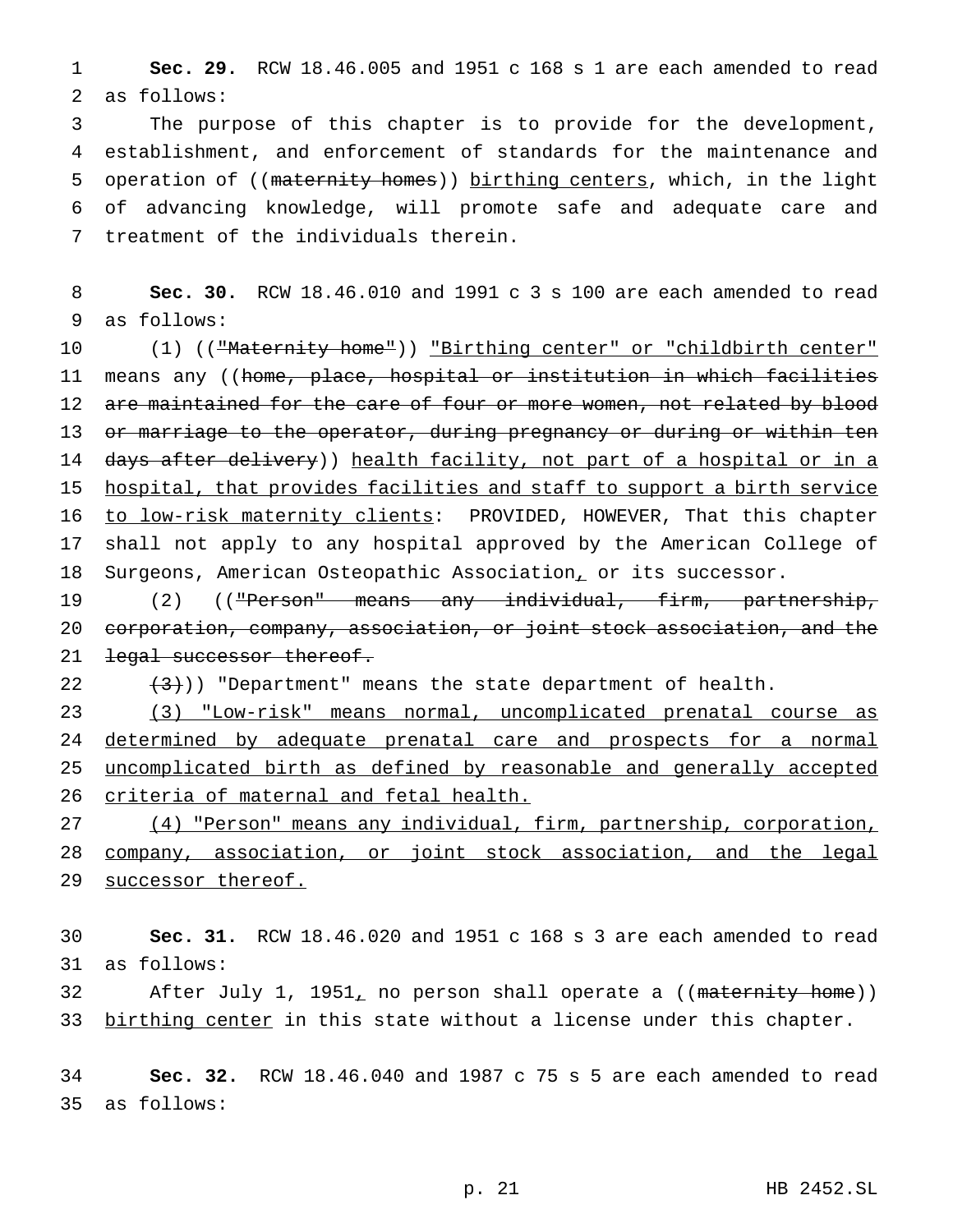Upon receipt of an application for a license and the license fee, the licensing agency shall issue a license if the applicant and the 3 ((maternity home facilities)) birthing center meet the requirements established under this chapter. A license, unless suspended or revoked, shall be renewable annually. Applications for renewal shall be on forms provided by the department and shall be filed in the department not less than ten days prior to its expiration. Each application for renewal shall be accompanied by a license fee as established by the department under RCW 43.20B.110. Each license shall be issued only for the premises and persons named in the application and shall not be transferable or assignable except with the written approval of the department. Licenses shall be posted in a conspicuous place on the licensed premises.

 **Sec. 33.** RCW 18.46.060 and 1985 c 213 s 10 are each amended to read as follows:

 The department, after consultation with representatives of 17 ((maternity home)) birthing center operators, state medical association, Washington Osteopathic Association, state nurses 19 association, state hospital association, state midwives association, and any other representatives as the department may deem necessary, shall adopt, amend, and promulgate such rules and regulations with 22 respect to all ((maternity homes)) birthing centers in the promotion of 23 safe and adequate medical and nursing care ((of inmates)) in the 24 ((maternity home)) birthing center and the sanitary, hygienic, and safe 25 condition of the ((maternity home)) birthing center in the interest of 26 the health, safety<sub> $\perp$ </sub> and welfare of the people.

 **Sec. 34.** RCW 18.46.070 and 1951 c 168 s 8 are each amended to read as follows:

29 Any ((maternity home)) birthing center which is in operation at the time of promulgation of any applicable rules or regulations under this chapter shall be given a reasonable time, under the particular circumstances, not to exceed three months from the date of such promulgation, to comply with the rules and regulations established under this chapter.

 **Sec. 35.** RCW 18.46.080 and 1951 c 168 s 9 are each amended to read as follows:

HB 2452.SL p. 22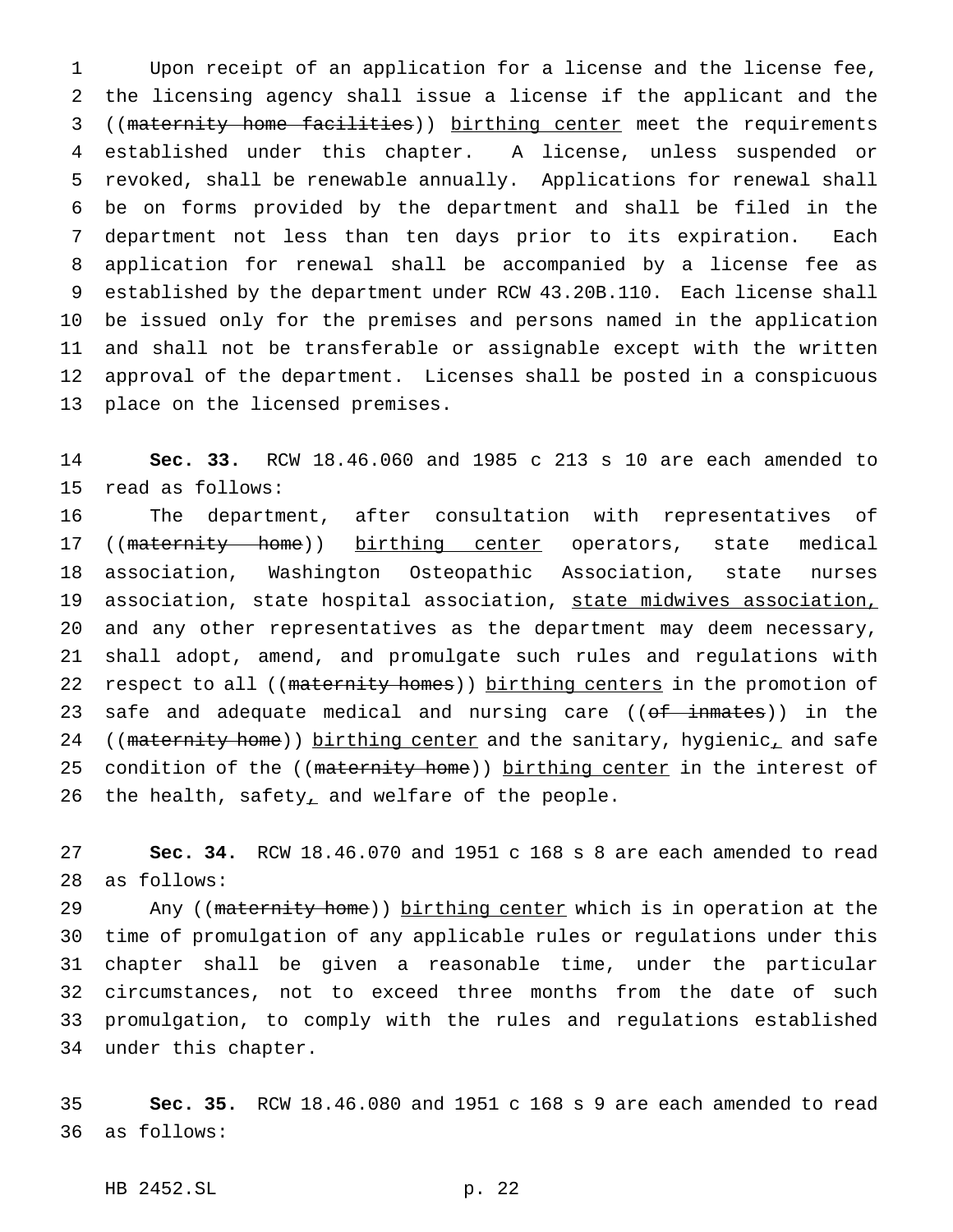The department shall make or cause to be made an inspection and 2 investigation of all ((maternity homes)) birthing centers, and every inspection may include an inspection of every part of the premises. The department may make an examination of all records, methods of administration, the general and special dietary and the stores and methods of supply. The ((board)) department may prescribe by regulation that any licensee or applicant desiring to make specified types of alteration or addition to its facilities or to construct new facilities shall before commencing such alterations, addition, or new construction submit plans and specifications therefor to the department for preliminary inspection and approval or recommendations with respect to compliance with regulations and standards herein authorized. Necessary conferences and consultations may be provided.

 **Sec. 36.** RCW 18.46.090 and 1951 c 168 s 10 are each amended to read as follows:

 All information received by the department through filed reports, inspection, or as otherwise authorized under this chapter shall not be disclosed publicly in any manner as to identify individuals or 19 ((maternity homes)) birthing centers except in a proceeding involving the question of licensure.

 **Sec. 37.** RCW 18.46.110 and 1995 c 369 s 5 are each amended to read as follows:

23 Fire protection with respect to all ((maternity homes)) birthing 24 centers to be licensed hereunder, shall be the responsibility of the chief of the Washington state patrol, through the director of fire protection, who shall adopt by reference, such recognized standards as 27 may be applicable to nursing homes, places of refuge, and ((maternity 28 homes)) birthing centers for the protection of life against the cause and spread of fire and fire hazards. The department upon receipt of an application for a license, shall submit to the chief of the Washington state patrol, through the director of fire protection, in writing, a request for an inspection, giving the applicant's name and the location of the premises to be licensed. Upon receipt of such a request, the chief of the Washington state patrol, through the director of fire protection, or his or her deputy, shall make an inspection of the 36 ((maternity home)) birthing center to be licensed, and if it is found that the premises do not comply with the required safety standards and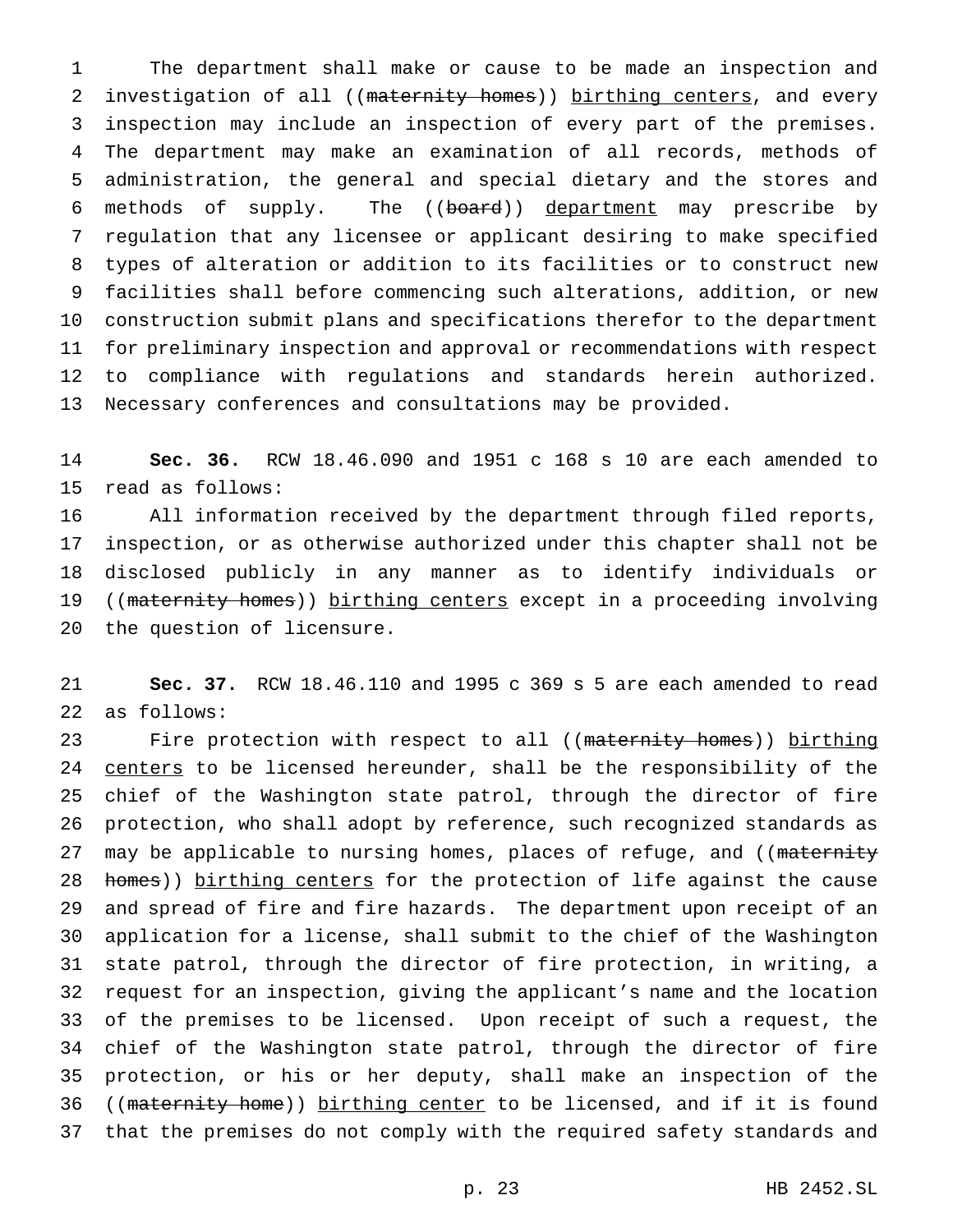fire regulations as promulgated by the chief of the Washington state patrol, through the director of fire protection, he or she shall promptly make a written report to the department as to the manner in which the premises may qualify for a license and set forth the conditions to be remedied with respect to fire regulations. The department, applicant or licensee shall notify the chief of the Washington state patrol, through the director of fire protection, upon completion of any requirements made by him or her, and the chief of the Washington state patrol, through the director of fire protection, or his or her deputy, shall make a reinspection of such premises. 11 Whenever the ((maternity home)) birthing center to be licensed meets with the approval of the chief of the Washington state patrol, through the director of fire protection, he or she shall submit to the department, a written report approving same with respect to fire protection before a license can be issued. The chief of the Washington state patrol, through the director of fire protection, shall make or 17 cause to be made such inspection of such ((maternity homes)) birthing 18 centers as he or she deems necessary.

 In cities which have in force a comprehensive building code, the regulation of which is equal to the minimum standards of the code for 21 ((maternity homes)) birthing centers adopted by the chief of the Washington state patrol, through the director of fire protection, the building inspector and the chief of the fire department, provided the latter is a paid chief of a paid fire department, shall make the inspection and shall approve the premises before a license can be issued.

 In cities where such building codes are in force, the chief of the Washington state patrol, through the director of fire protection, may, upon request by the chief fire official, or the local governing body, or of a taxpayer of such city, assist in the enforcement of any such 31 code pertaining to ((maternity homes)) birthing centers.

 **Sec. 38.** RCW 18.46.120 and 1951 c 168 s 13 are each amended to read as follows:

34 Any person operating or maintaining any ((maternity home)) birthing 35 center without a license under this chapter shall be guilty of a misdemeanor. Each day of a continuing violation after conviction shall be considered a separate offense.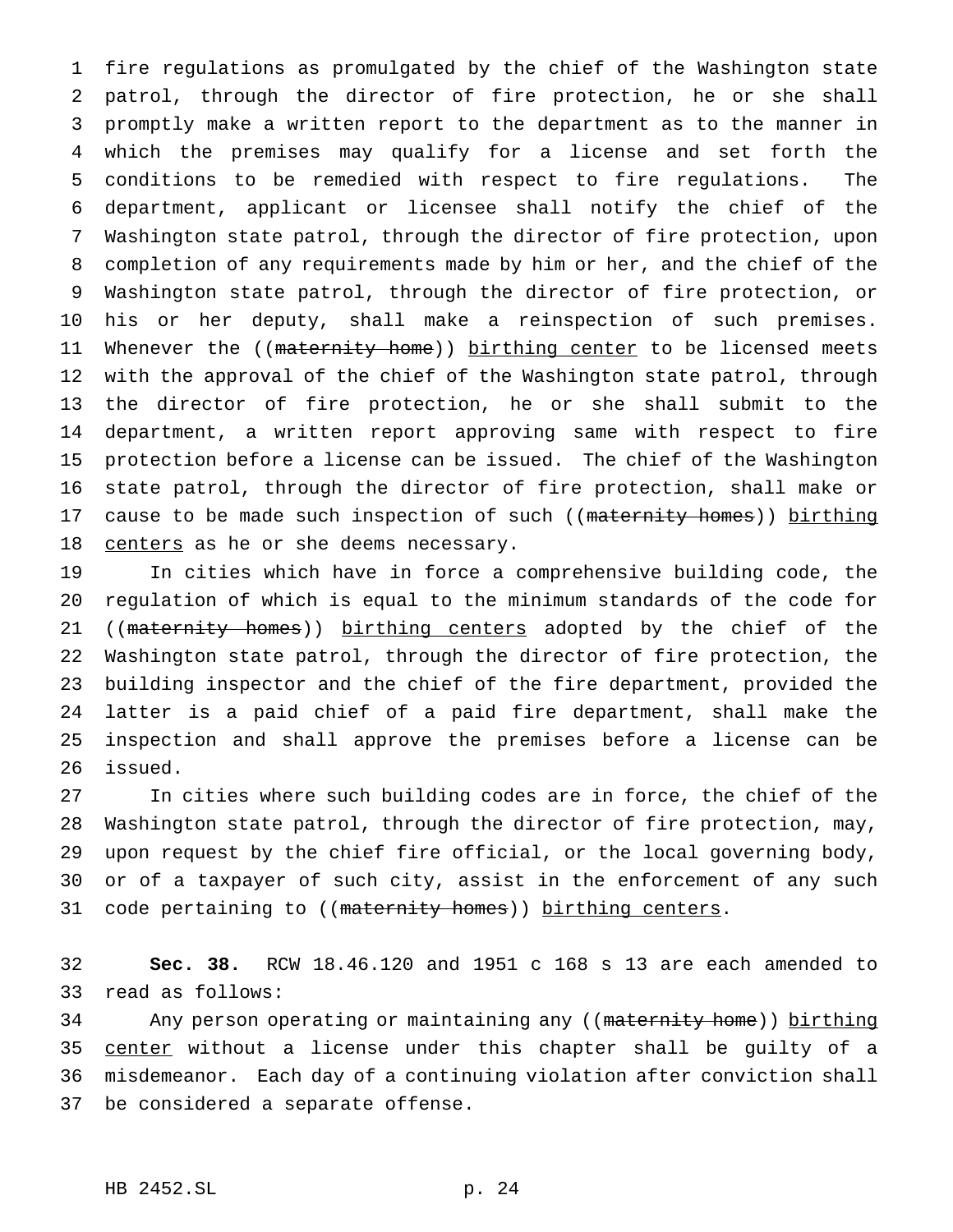**Sec. 39.** RCW 18.46.130 and 1951 c 168 s 14 are each amended to read as follows:

 Notwithstanding the existence or use of any other remedy, the department may in the manner provided by law, upon the advice of the attorney general who shall represent the department in all proceedings, maintain an action in the name of the state for an injunction or other process against any person to restrain or prevent the operation or 8 maintenance of a ((maternity home)) birthing center not licensed under this chapter.

 **Sec. 40.** RCW 18.46.140 and 1951 c 168 s 15 are each amended to read as follows:

 Nothing in this chapter or the rules and regulations adopted pursuant thereto shall be construed as authorizing the supervision, 14 regulation, or control of the remedial and nursing care of ((residents 15 or)) patients in any ((maternity home)) birthing center as defined in this chapter, conducted for or by members of a recognized religious sect, denomination, or organization which in accordance with its creed, tenets, or principles depends for healing upon prayer in the practice of religion, nor shall the existence of any of the above conditions 20 militate against the licensing of such ((<del>home or institution</del>)) 21 facility.

 **Sec. 41.** RCW 18.57A.070 and 1977 ex.s. c 233 s 1 are each amended to read as follows:

24 (( $\{1\}$  The performance of acupuncture for the purpose of 25 demonstration, therapy, or the induction of analgesia by a person licensed under this chapter shall be within the scope of practice authorized: PROVIDED, HOWEVER, That a person licensed to perform 28 acupuncture under this section shall only do so under the direct supervision of a licensed osteopathic physician.

 (2) The board shall determine the qualifications of a person 31 authorized to perform acupuncture under subsection (1) of this section. In establishing a procedure for certification of such practitioners the board shall consider a license or certificate which acknowledges that the person has the qualifications to practice acupuncture issued by the government of the Republic of China (Taiwan), the Peoples' Republic of China, British Crown Colony of Hong Kong, Korea, Great Britain, France, 37 the Federated Republic of Germany (West Germany), Italy, Japan, or any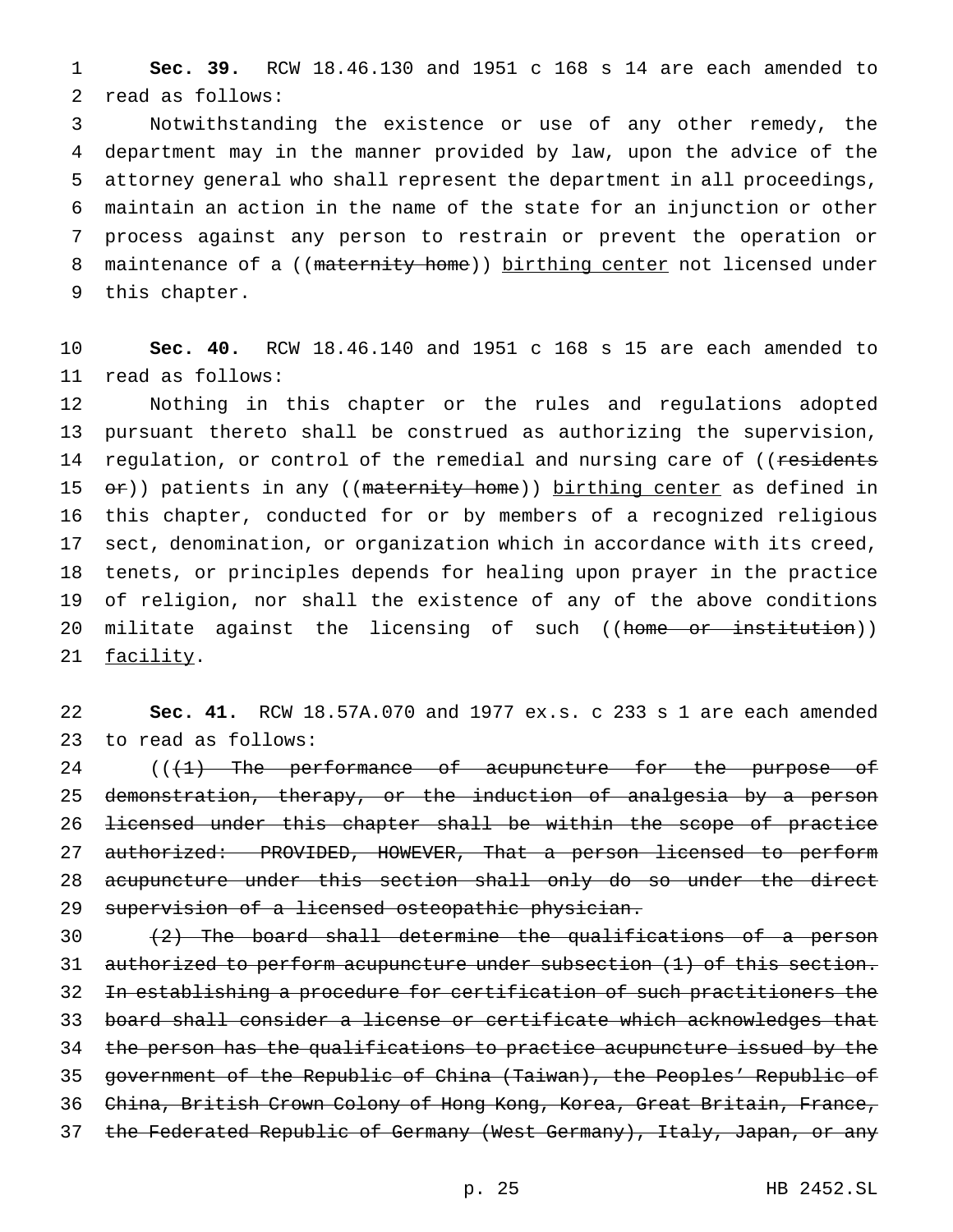other country or state which has generally equivalent standards of 2 practices of acupuncture as determined by the board as evidence of such qualification.

 (3) As used in this section "acupuncture" means the insertion of needles into the human body by piercing the skin of the body for the purpose of relieving pain, treating disease, or to produce analgesia, 7 or as further defined by rules and regulations of the board.)) Any physician assistant acupuncturist currently licensed as a physician 9 assistant may continue to perform acupuncture under the physician assistant license as long as he or she maintains licensure as a physician assistant.

 **Sec. 42.** RCW 18.84.020 and 1994 sp.s. c 9 s 505 are each amended to read as follows:

 Unless the context clearly requires otherwise, the definitions in this section apply throughout this chapter.

(1) "Department" means the department of health.

(2) "Secretary" means the secretary of health.

 (3) "Licensed practitioner" means any licensed health care practitioner performing services within the person's authorized scope of practice.

 (4) "Radiologic technologist" means an individual certified under this chapter, other than a licensed practitioner, who practices radiologic technology as a:

 (a) Diagnostic radiologic technologist, who is a person who actually handles x-ray equipment in the process of applying radiation on a human being for diagnostic purposes at the direction of a licensed practitioner, this includes parenteral procedures related to radiologic technology when performed under the direct supervision of a physician 29 licensed under chapter 18.71 or 18.57 RCW; or

 (b) Therapeutic radiologic technologist, who is a person who uses radiation-generating equipment for therapeutic purposes on human 32 subjects at the direction of a licensed practitioner, this includes parenteral procedures related to radiologic technology when performed under the direct supervision of a physician licensed under chapter 18.71 or 18.57 RCW; or

 (c) Nuclear medicine technologist, who is a person who prepares radiopharmaceuticals and administers them to human beings for diagnostic and therapeutic purposes and who performs in vivo and in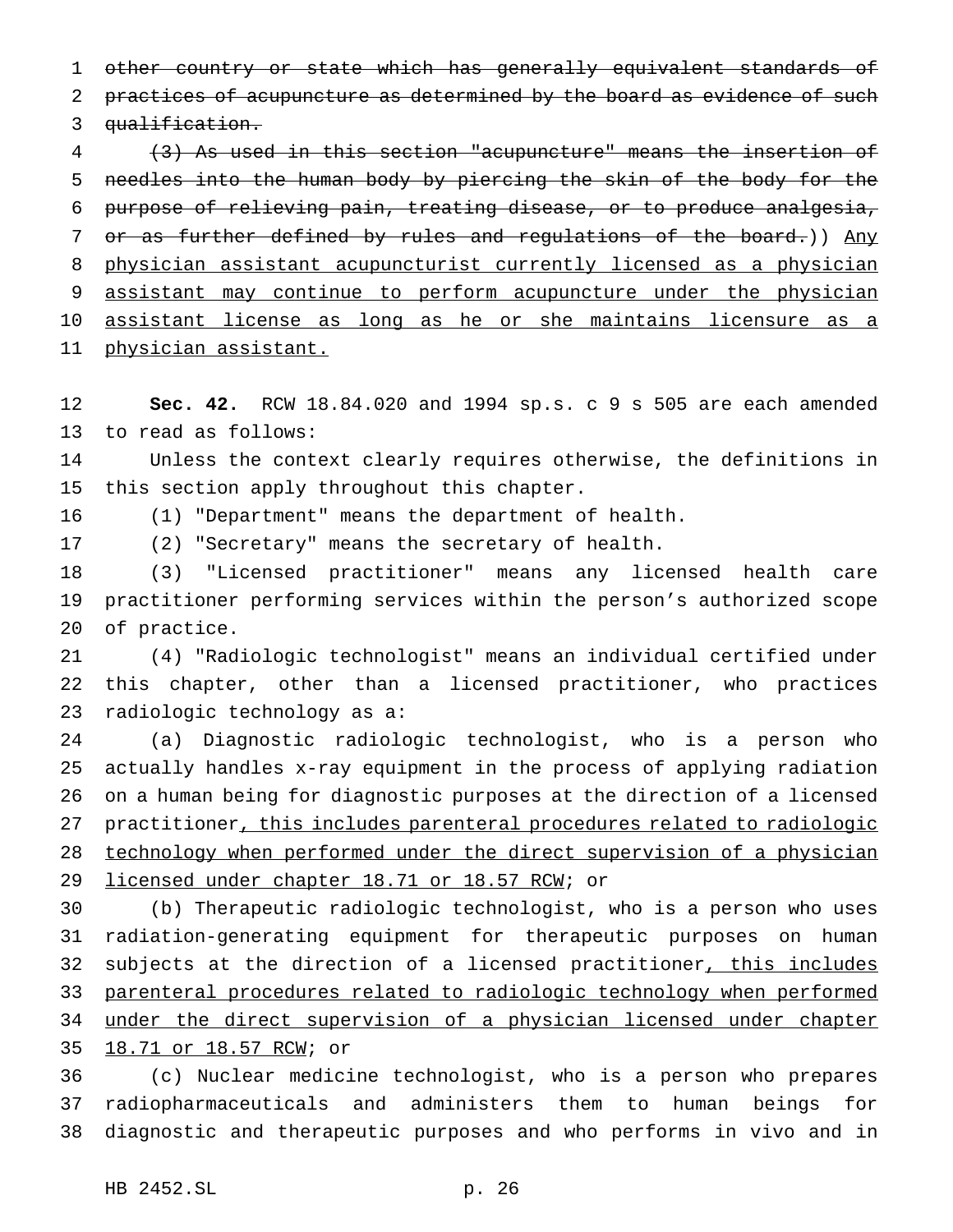vitro detection and measurement of radioactivity for medical purposes at the direction of a licensed practitioner.

 (5) "Approved school of radiologic technology" means a school of radiologic technology approved by the council on medical education of the American medical association or a school found to maintain the equivalent of such a course of study as determined by the department. Such school may be operated by a medical or educational institution, and for the purpose of providing the requisite clinical experience, shall be affiliated with one or more general hospitals.

 (6) "Radiologic technology" means the use of ionizing radiation upon a human being for diagnostic or therapeutic purposes.

 (7) "Radiologist" means a physician certified by the American board of radiology or the American osteopathic board of radiology.

 (8) "Registered x-ray technician" means a person who is registered with the department, and who applies ionizing radiation at the 16 direction of a licensed practitioner and who does not perform 17 parenteral procedures.

 **Sec. 43.** RCW 18.89.140 and 1997 c 334 s 11 are each amended to read as follows:

 Licenses shall be renewed according to administrative procedures, administrative requirements, continuing education requirements, and 22 fees determined by the secretary under RCW 43.70.250 and 43.70.280.  $\underline{A}$  minimum of thirty hours of continuing education approved by the 24 secretary must be completed every two years to meet the continuing education requirements under this section.

 NEW SECTION. **Sec. 44.** The following acts or parts of acts are each repealed:

 (1) RCW 18.48.040 (Multiple facility operators--Registration) and 1996 c 81 s 3;

 (2) RCW 18.83.910 (Examining board--Termination) and 1994 c 35 s 6, 1990 c 297 s 7, 1988 c 288 s 8, 1986 c 27 s 11, 1985 c 7 s 109, & 1984 c 279 s 94; and

 (3) RCW 18.83.911 (Examining board--Repeal) and 1994 c 35 s 7 & 1990 c 297 s 8.

 NEW SECTION. **Sec. 45.** Sections 1 and 3 of this act expire January 1, 2003.